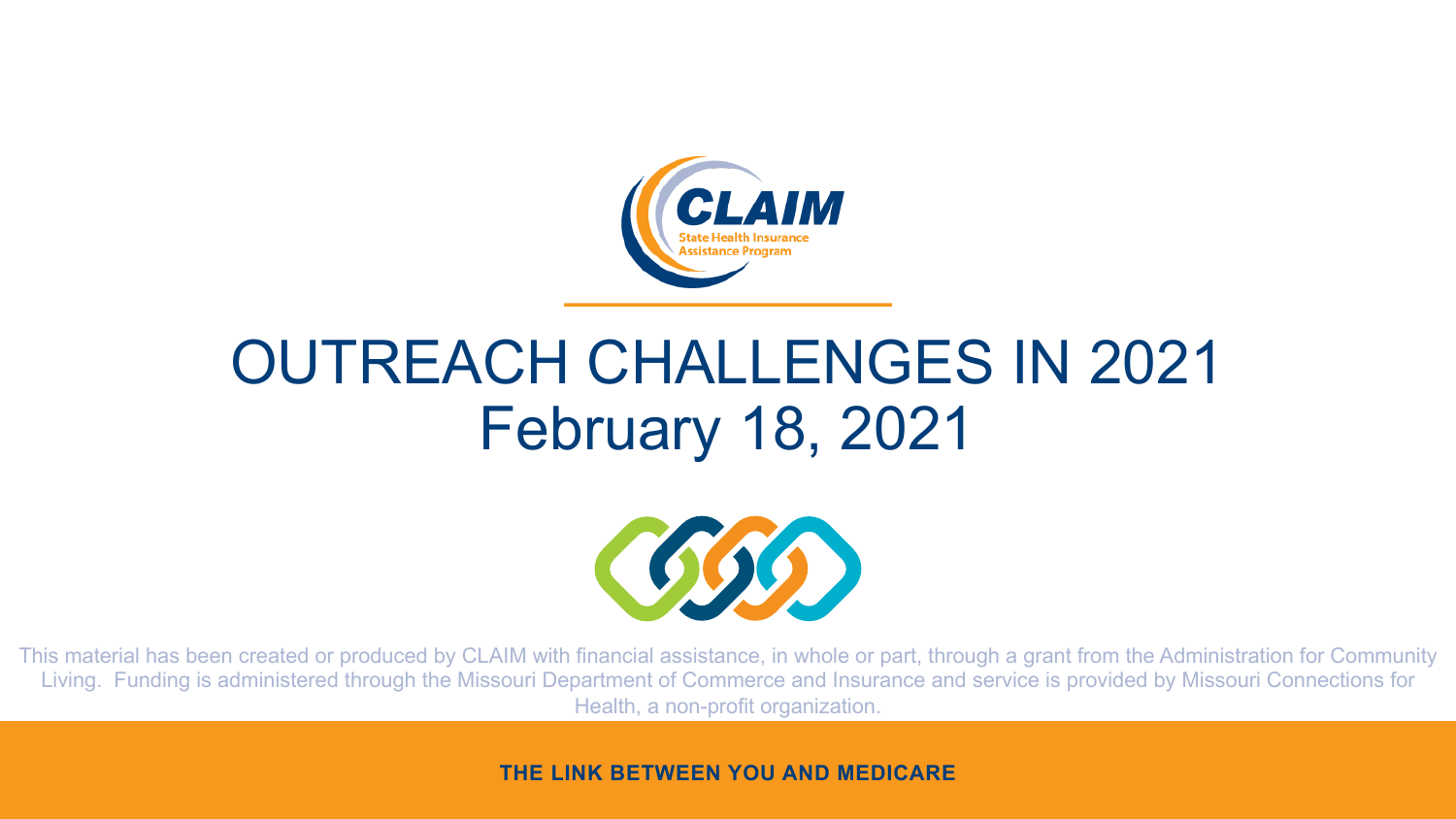# **Today's Presente**

CRona McNally, Director Special Projects, M CContact Information: rmcnally@goaging.org 660.747.3107

CJudy Keseman-Outreach Coordinator, R CContact Information: jkeseman@MoConnectionsFormations 573.864.5927

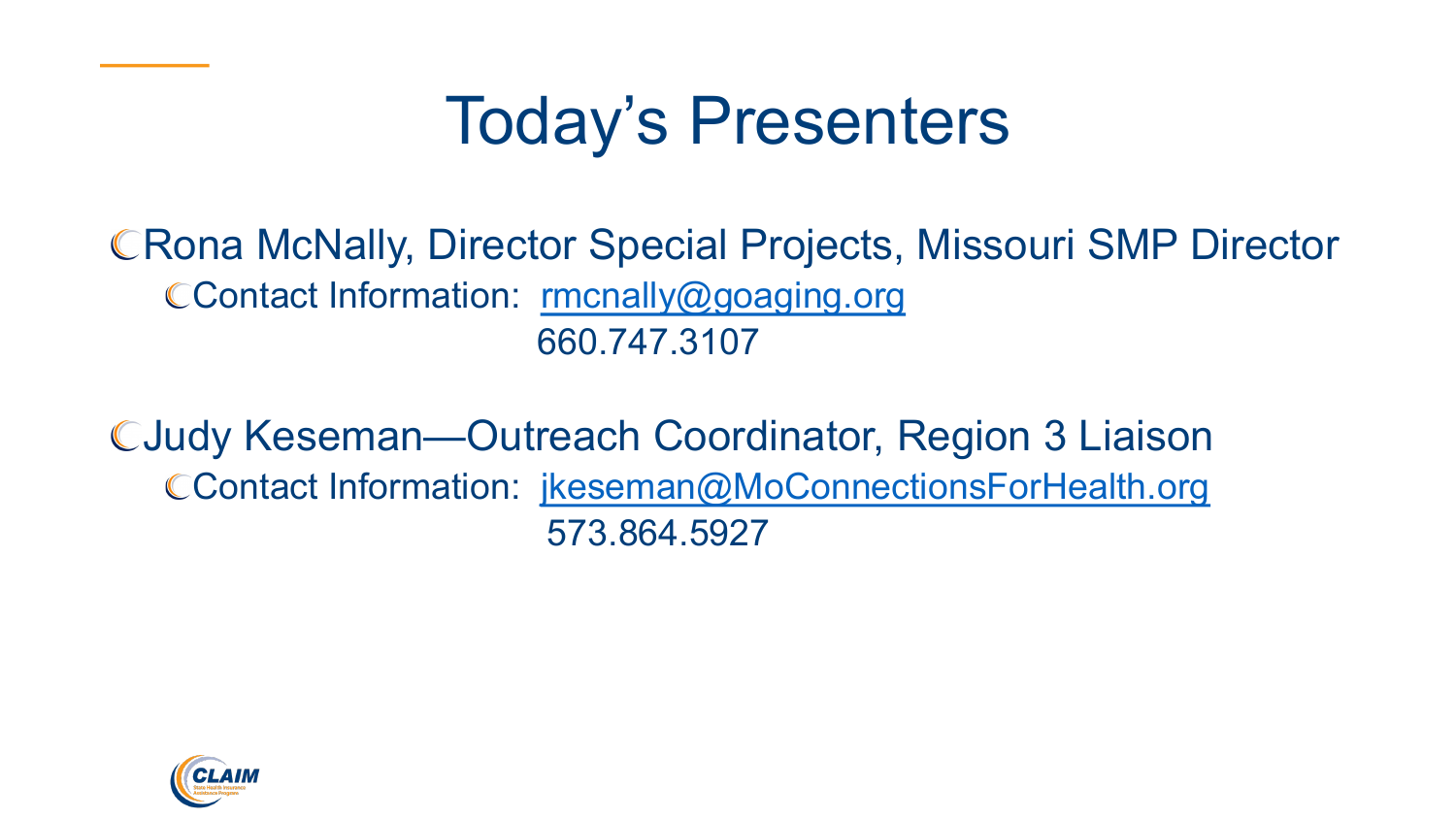## Today's Discussion

Outreach Purpose and Impact Group and Media Definitions Past 2020 - Challenges and Successes Today - Do We Have a Plan? Future 2021 – Assumptions Outreach Plan - Discussion and Example **CSMP Outreach Information to Consider** SHIPtools Event Entry and Reports - discussion and demonstration

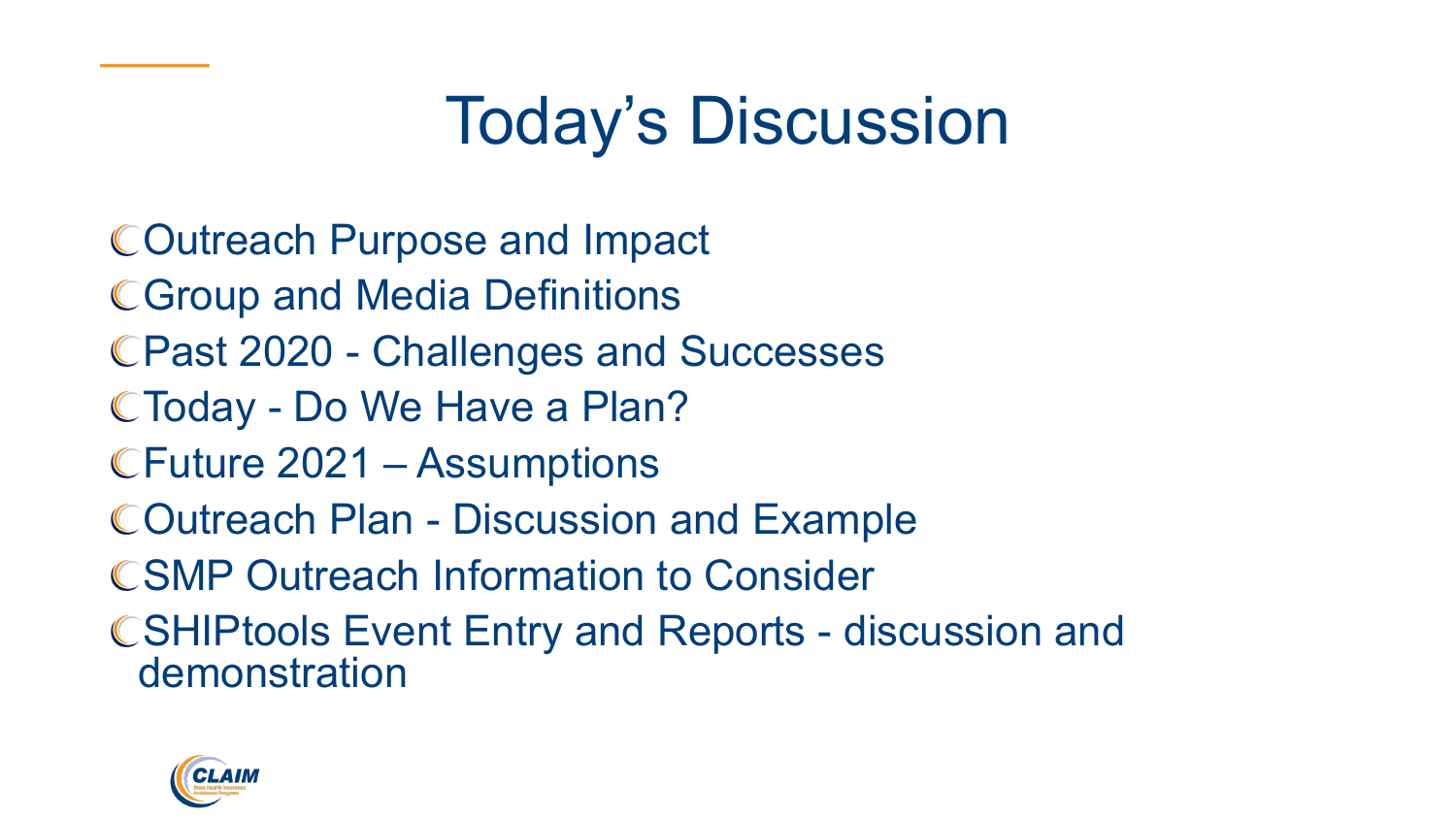## Polling Question #1

CBased on your COVID Guidelines today, is your site open to the public?

**CYes** CNo CDon't know

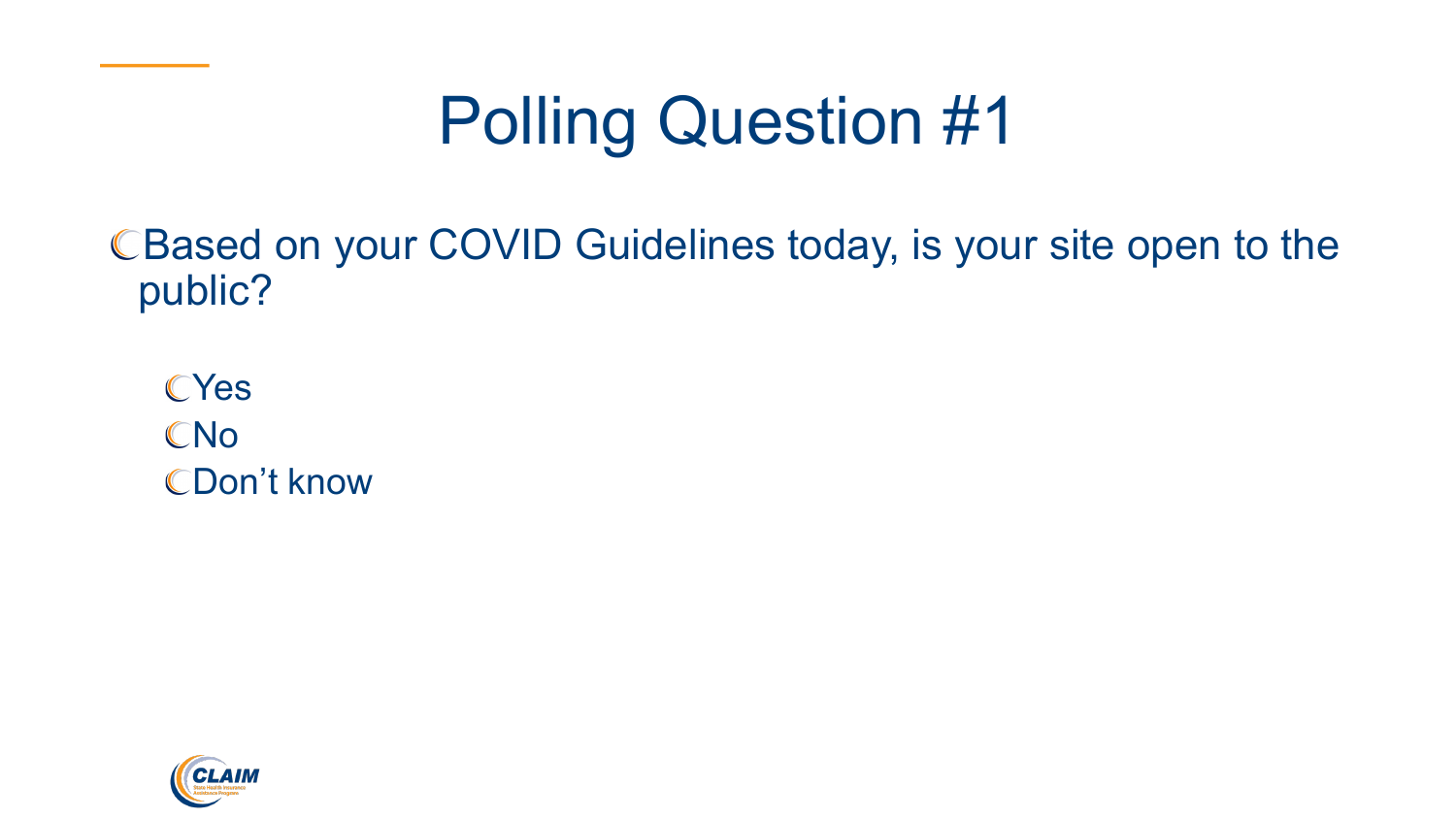## Polling Question #2

CDo you currently have a Documented Outreach Plan?

**CYes** CNo CI don't know

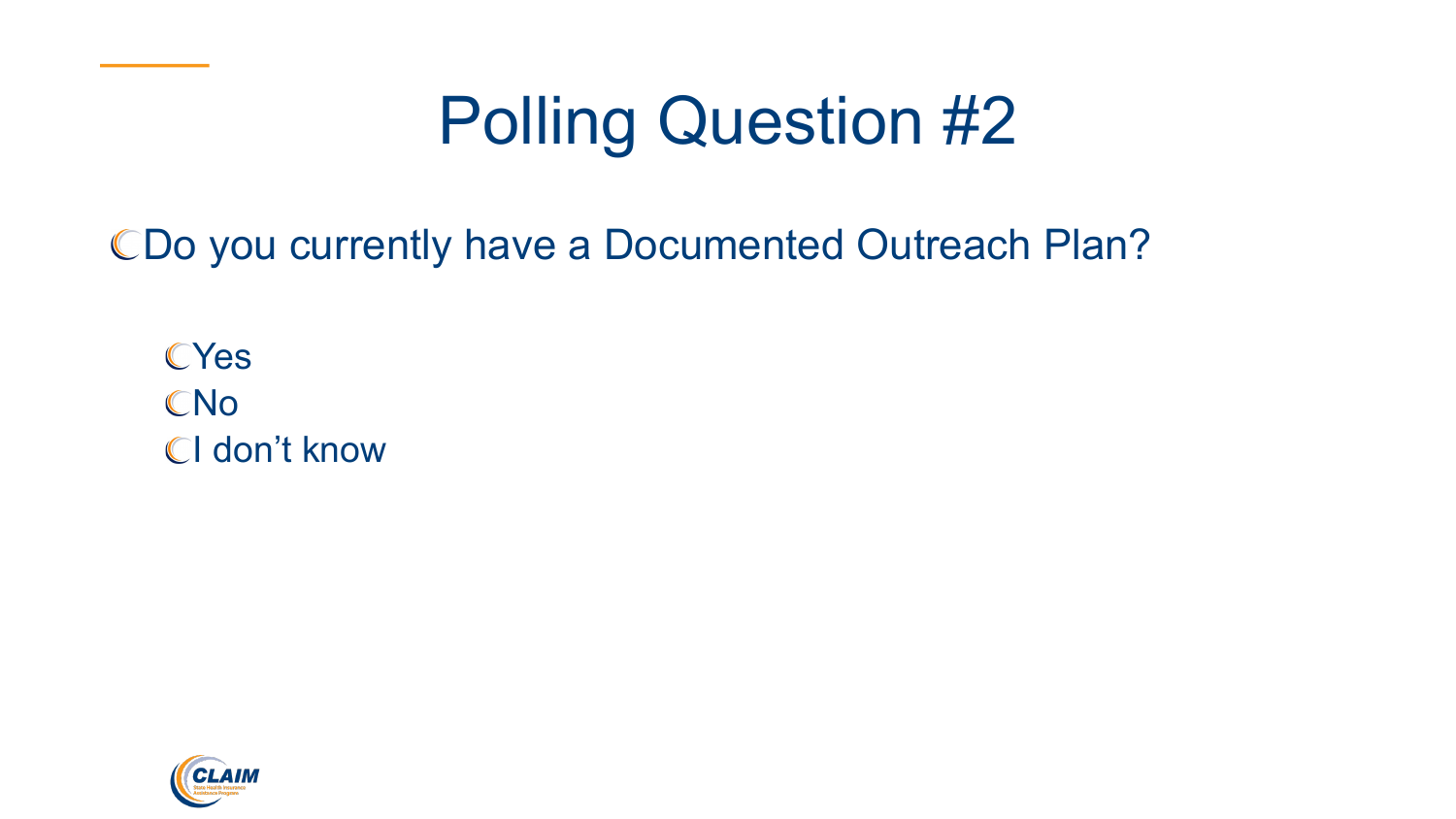## Polling Question #3

CDo you have ideas and suggestions for 2021 outreach activity?

**CYes** CNo CNot at present

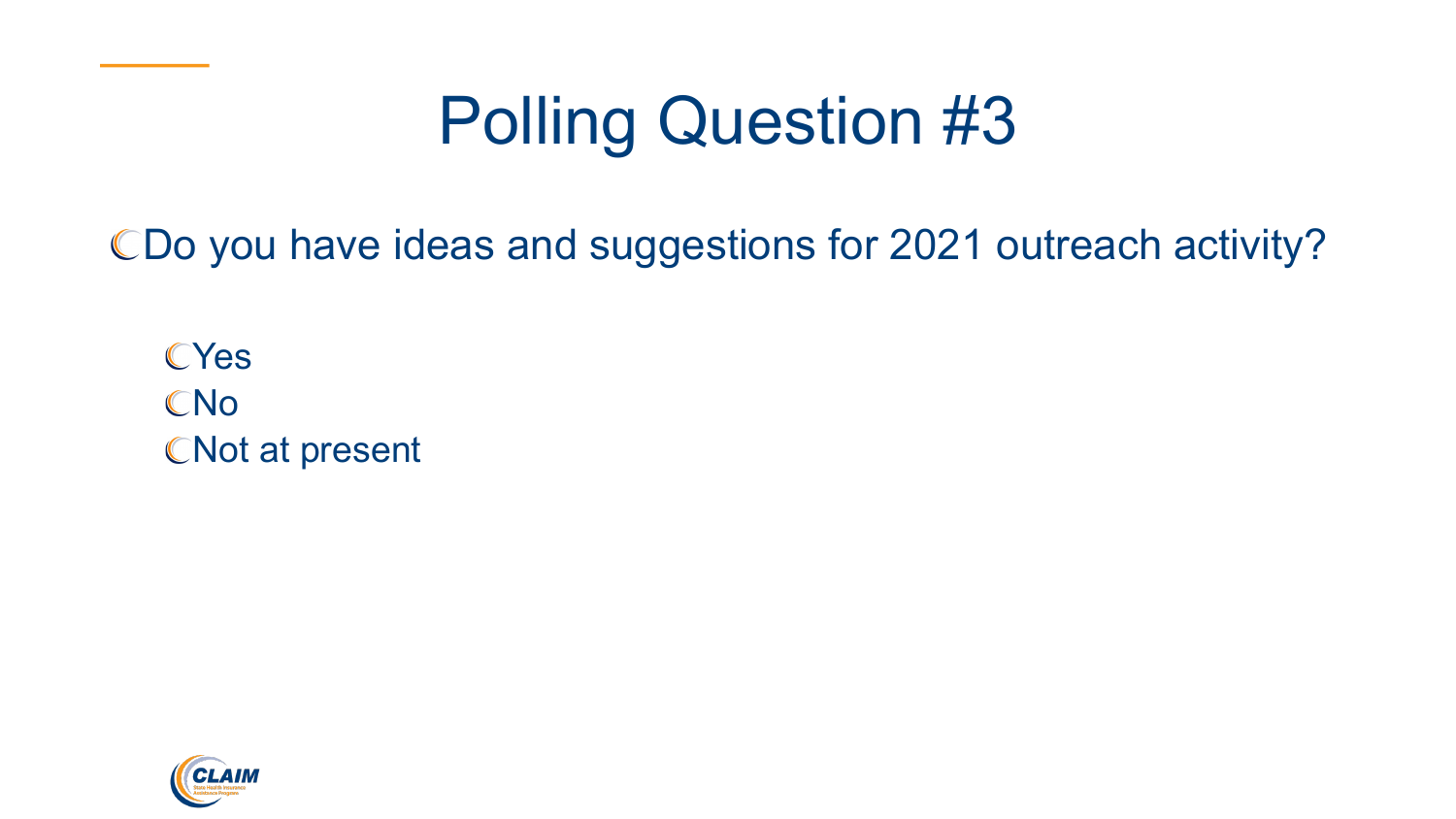#### Outreach Purpose

- Quite simply, outreach is "reaching out" into a community through various "approaches" to inform the public of
	- Who you are
	- What services you provide
	- How to contact you
- CIn hopes of becoming their "go to" for your services.
- COutreach is enhancing a reputation.
- Outreach is the foundation from which results occur.
- CIt is a branding of logo recognition with service delivered.
- COutreach takes strategy, plan, repetition, and never give up attitude

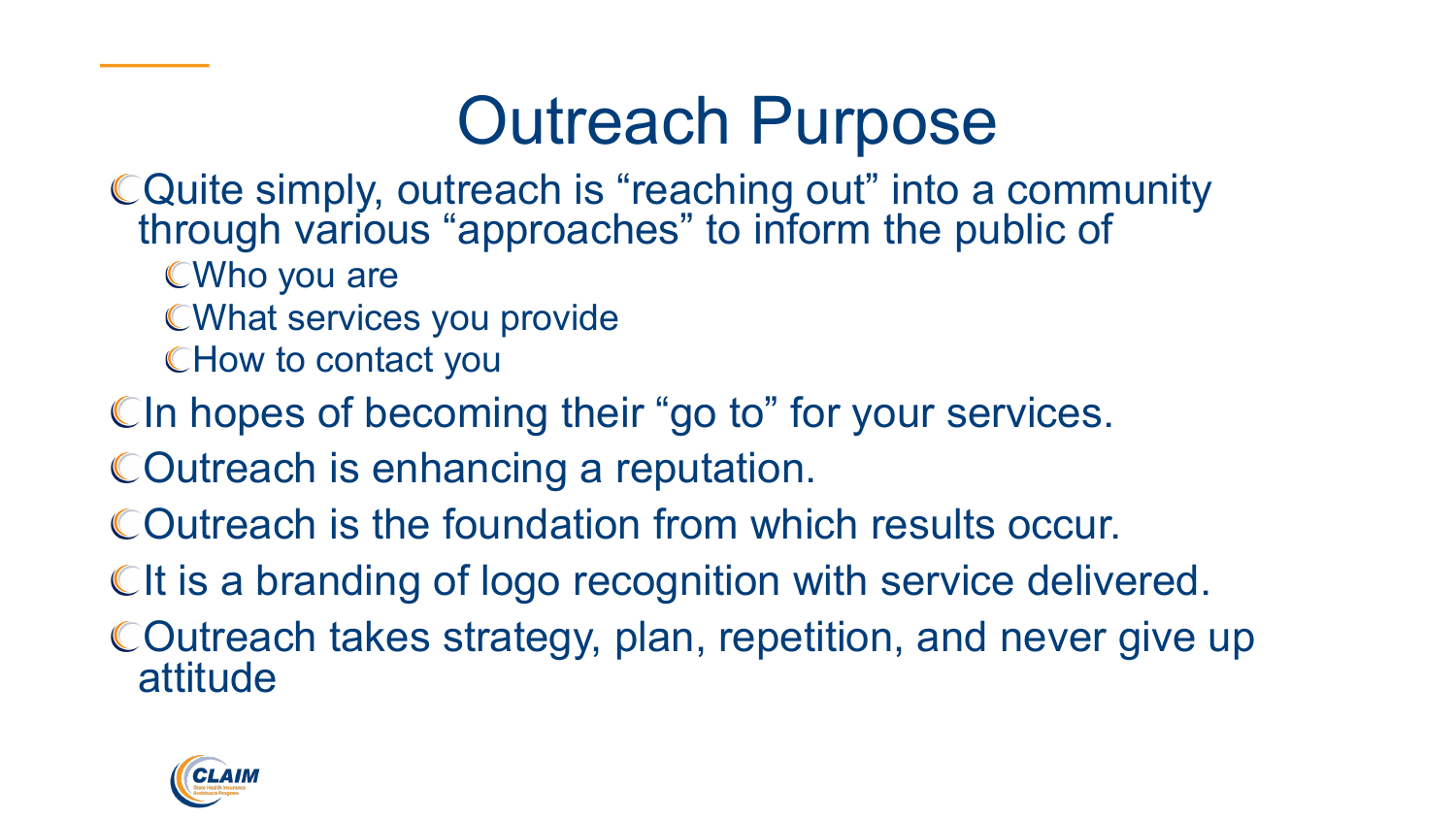#### Outreach Impacts...



**CCalls to Call Center CReferrals to Counselors CContacts & Screenings** CBeneficiary health & healthcare

- \$'s
- CAmount of data collected in STARS and reported at local,<br>state and national level
- CVolunteer certification
- **CCall Center and AEP Exit** Survey results for continuous improvement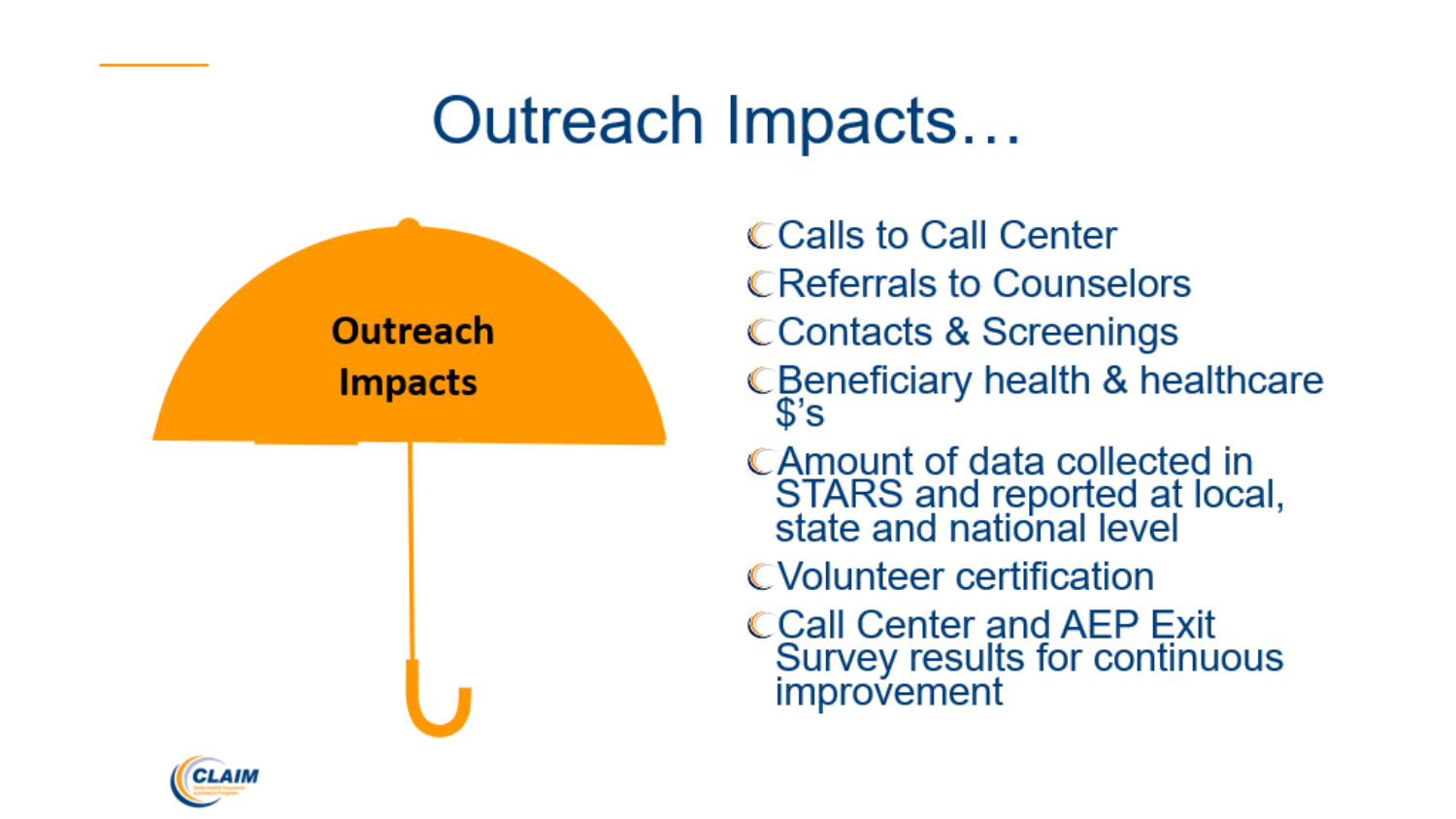#### Group and Media Definition

Source: STARS Manual, Chapter 5, Pages 2-3

| <b>GROUP TYPE</b>                                                                                                                                                                                           | <b>DEFINITION</b>                                                                                                                                                                                                                                                                                                                                            |
|-------------------------------------------------------------------------------------------------------------------------------------------------------------------------------------------------------------|--------------------------------------------------------------------------------------------------------------------------------------------------------------------------------------------------------------------------------------------------------------------------------------------------------------------------------------------------------------|
| Interactive presentation to the public either in-person<br>or via electronic means.<br><b>Interactive</b> means there is an opportunity for<br>attendees to ask questions of the presenter at the<br>event. | * Includes in-person presentations, forums, speaking<br>engagements, or seminars during which substantive<br>knowledge on Medicare is transferred by oral and<br>visual means from a SHIP presenter to those<br>individuals attending the presentation.<br>* Does not include SHIP counselor trainings, booths,<br>exhibits, satellite broadcasts, or video. |
| Booth/Exhibit at fair, conference, or other public event                                                                                                                                                    | * Includes events where general or program specific<br>information, and/or printed fact sheets are shared<br>with or distributed to the public.                                                                                                                                                                                                              |
| <b>Enrollment Event</b>                                                                                                                                                                                     | * Any type of program where enrollment is the key<br>objective and where team members are on hand to<br>help the beneficiary submit an application online or<br>by paper.                                                                                                                                                                                    |

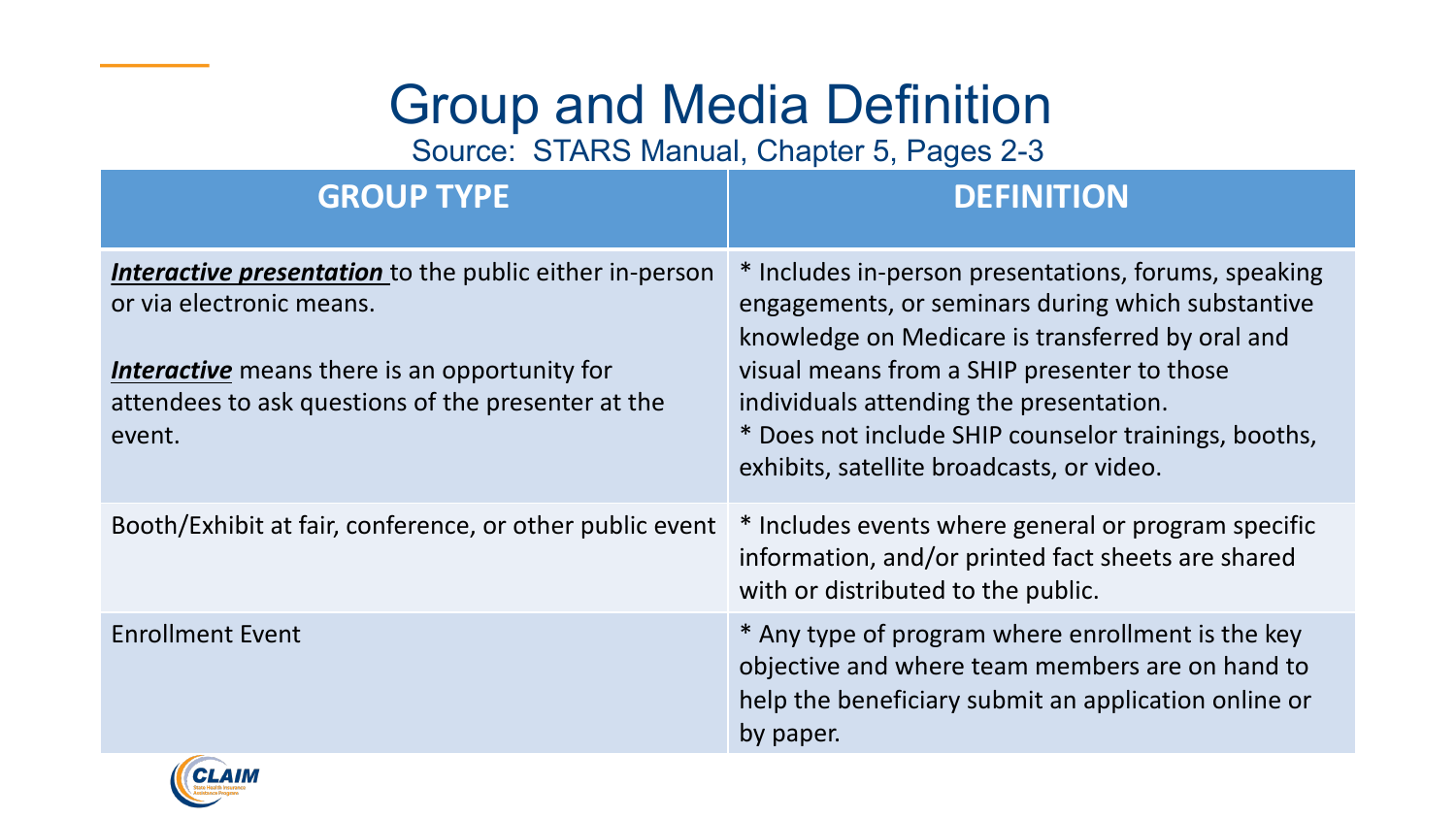## Group and Media Definitions, con't

| <b>MEDIA TYPE</b> | <b>DEFINITIONS</b>                                                                                       |  |
|-------------------|----------------------------------------------------------------------------------------------------------|--|
| <b>Billboard</b>  | Paper and electronic billboard advertisements                                                            |  |
| Email             | Report an email blast or listsery message to a larger<br>group. Does not include emails to individuals.  |  |
| Magazine          | Magazine advertisement, feature, or story highlighting<br>Medicare or SHIP.                              |  |
| <b>Newsletter</b> | Newspaper advertisement, feature, or story<br>highlighting Medicare or SHIP.                             |  |
| Newspaper         | Newspaper advertisement, feature, or story<br>highlighting Medicare or SHIP.                             |  |
| Radio             | Public service announcement or live or taped radio<br>appearance including Medicare or SHIP information. |  |

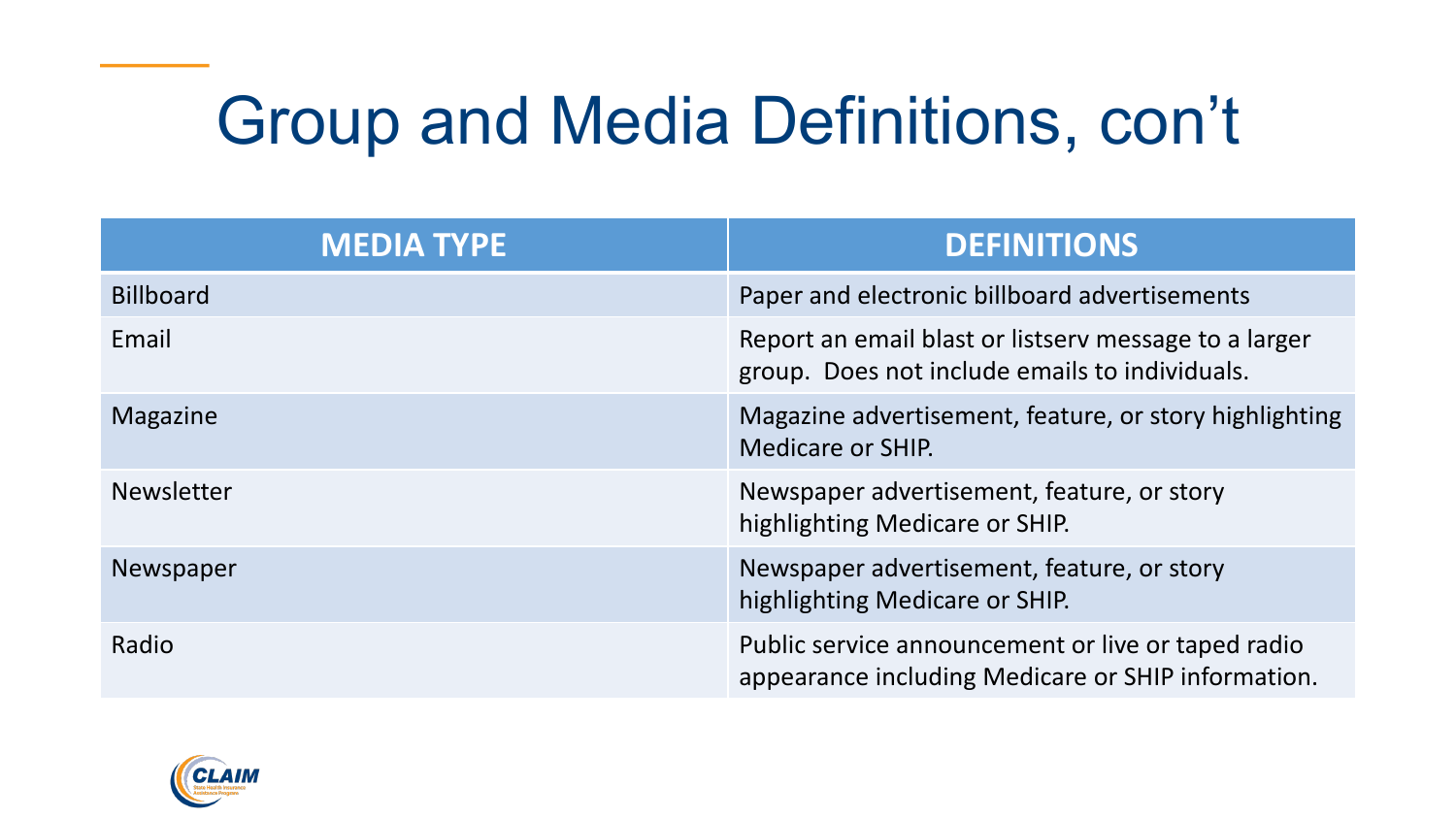## Group and Media Definitions, con't

| <b>MEDIA</b>        | <b>DEFINITION</b>                                                                                                                                                                                          |
|---------------------|------------------------------------------------------------------------------------------------------------------------------------------------------------------------------------------------------------|
| <b>Social Media</b> | Use of any social media electronic platform to<br>facilitate Medicare or SHIP information sharing.                                                                                                         |
| <b>Television</b>   | Public service announcement or a live or taped radio<br>appearance for the purpose of sharing Medicare or<br>SHIP information.                                                                             |
| Website             | Messaging shared through the state, regional, or local<br>SHIP website for the purpose of sharing Medicare or<br>SHIP information.                                                                         |
| Other               | Other media not listed above. Common examples<br>may include direct mail, distributing flyers or<br>brochures to partner locations like libraries, public<br>transit ads, or public service announcements. |

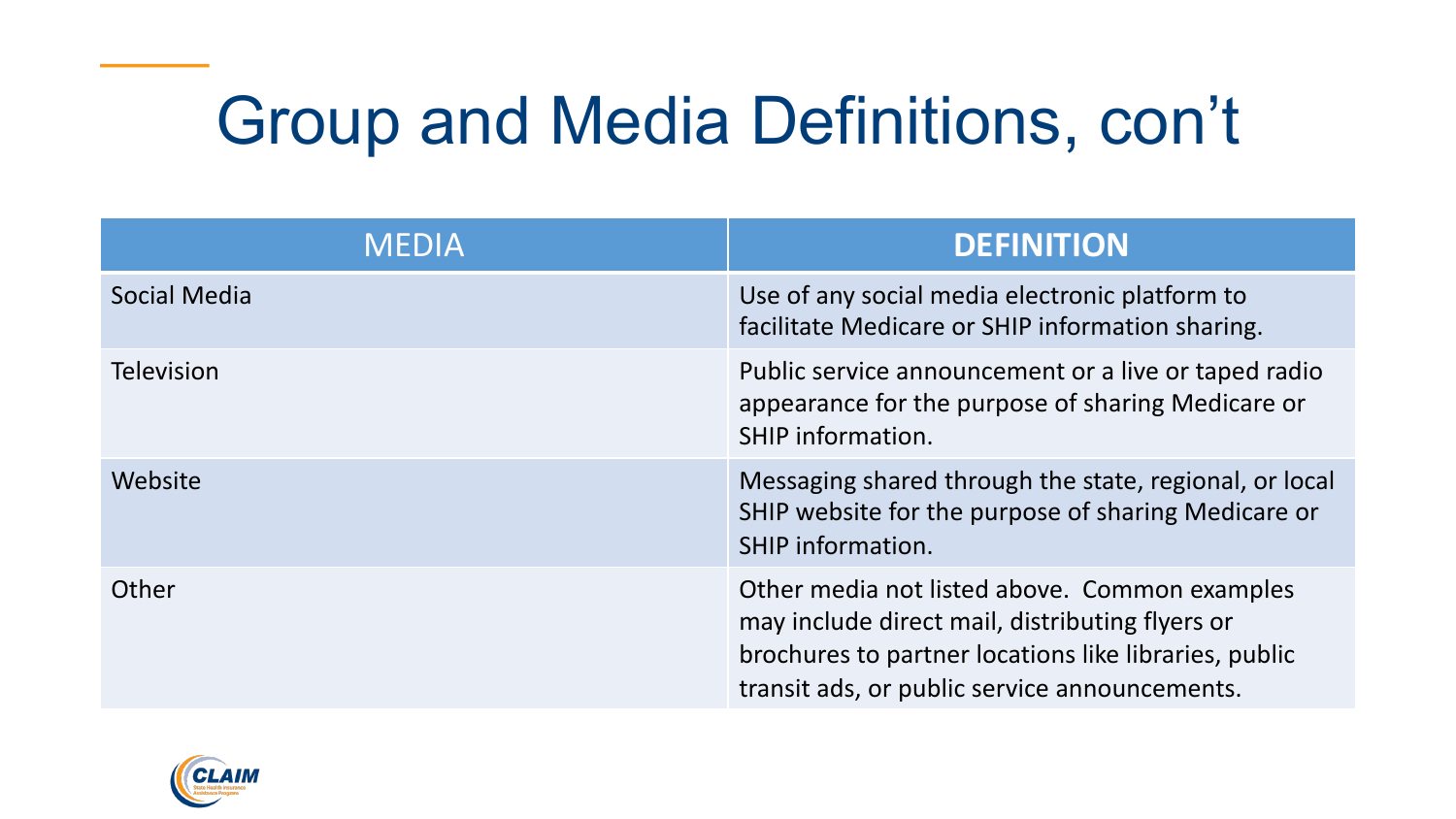### "2020" in Review

#### CChallenges with COVID-19

- **CHappened with no notice**
- Offices close-services suspended perhaps or modified
- Constant scramble to respond to everything-work, clients, personal lives
- Viable recovery plans
- Outreach suffered
	- Presentations and Booths cancelled March December
	- Performance Measures not met

#### What did we learn? (Share your lessons learned in CHAT)

- Post review of 2020 outreach-what went well, needs improvement, retain
- Flexibility, fast planning, process changes could be adjusted
- Face to Face while ideal is not the only way to deliver services
- C Creativity and thinking out of the box are good skills to have

**CSuccess Stories to share** 

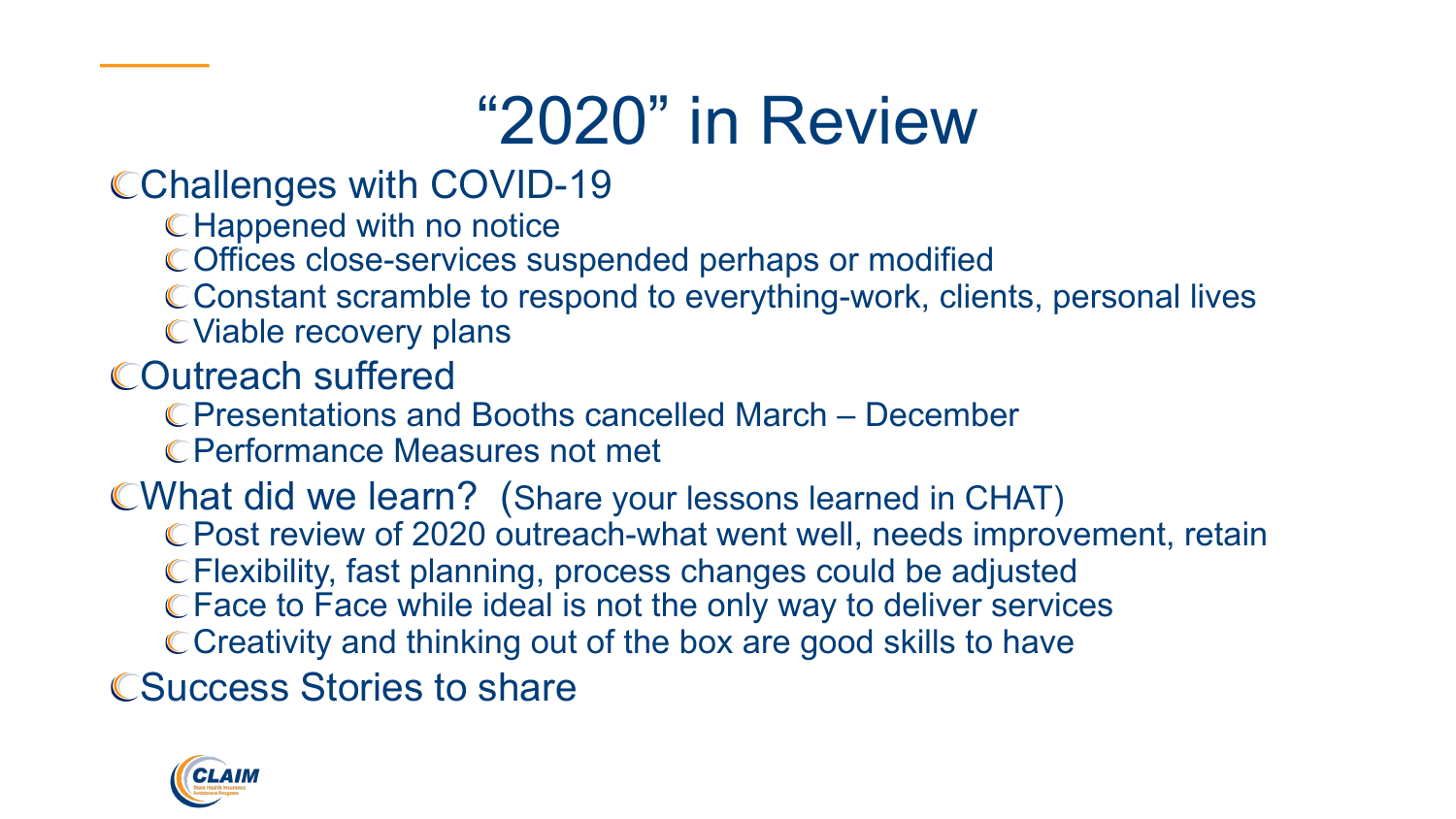### Where are we "Today" with COVID?

Assumption: COVID-19 and guidelines will remain in our lives requiring flexibility in responding to changes

Assumption: Outreach creativity needed for 2021

Assumption: Planning needed for outreach, to maintain focus, and develop ideas and suggestions that build on lessons learned and beyond

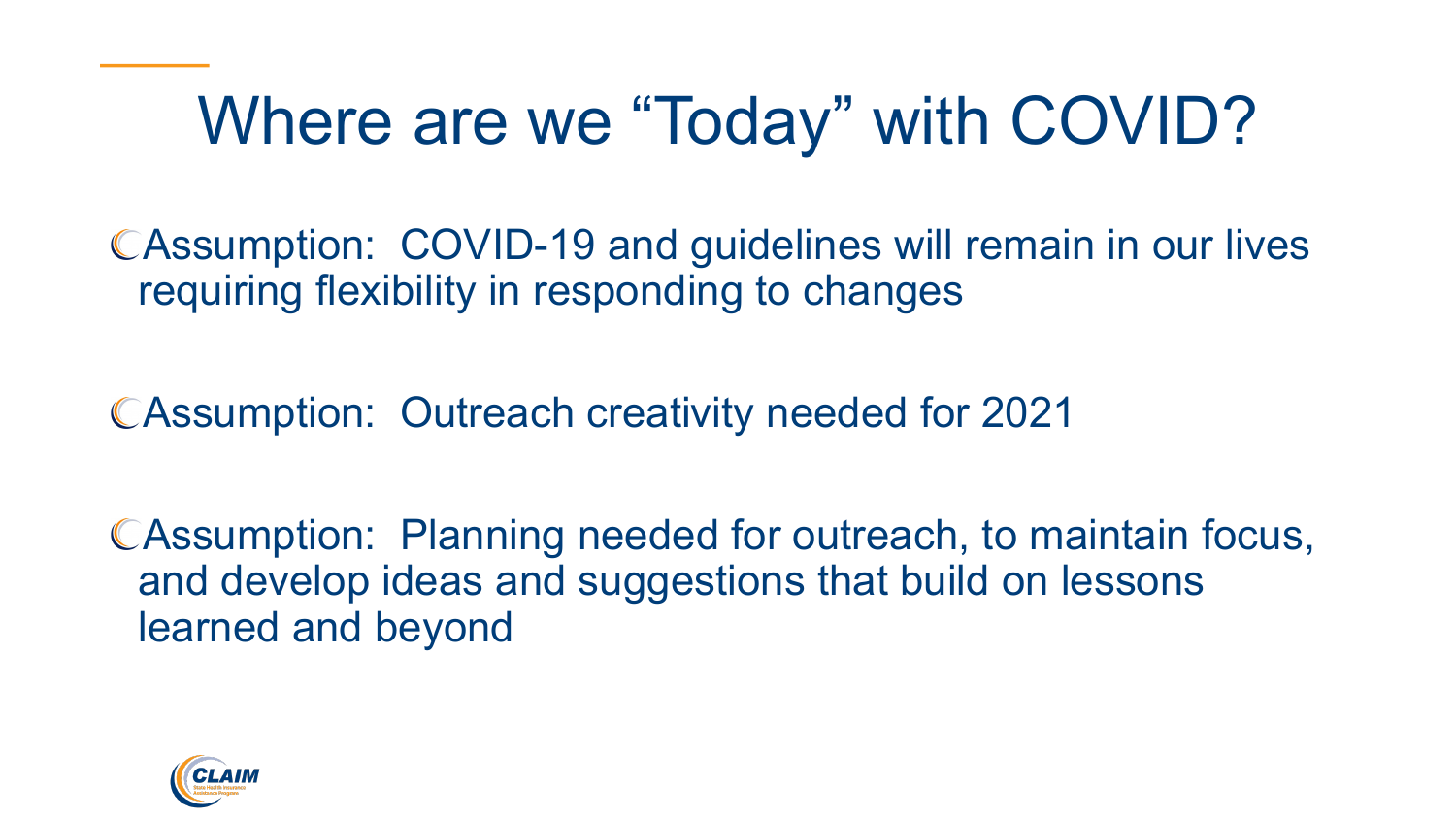### Ideas for 2021Outreach

CReminder: Send your ideas and suggestions in CHAT throughout the presentation. Sent to **all attendees**, not just panelists.

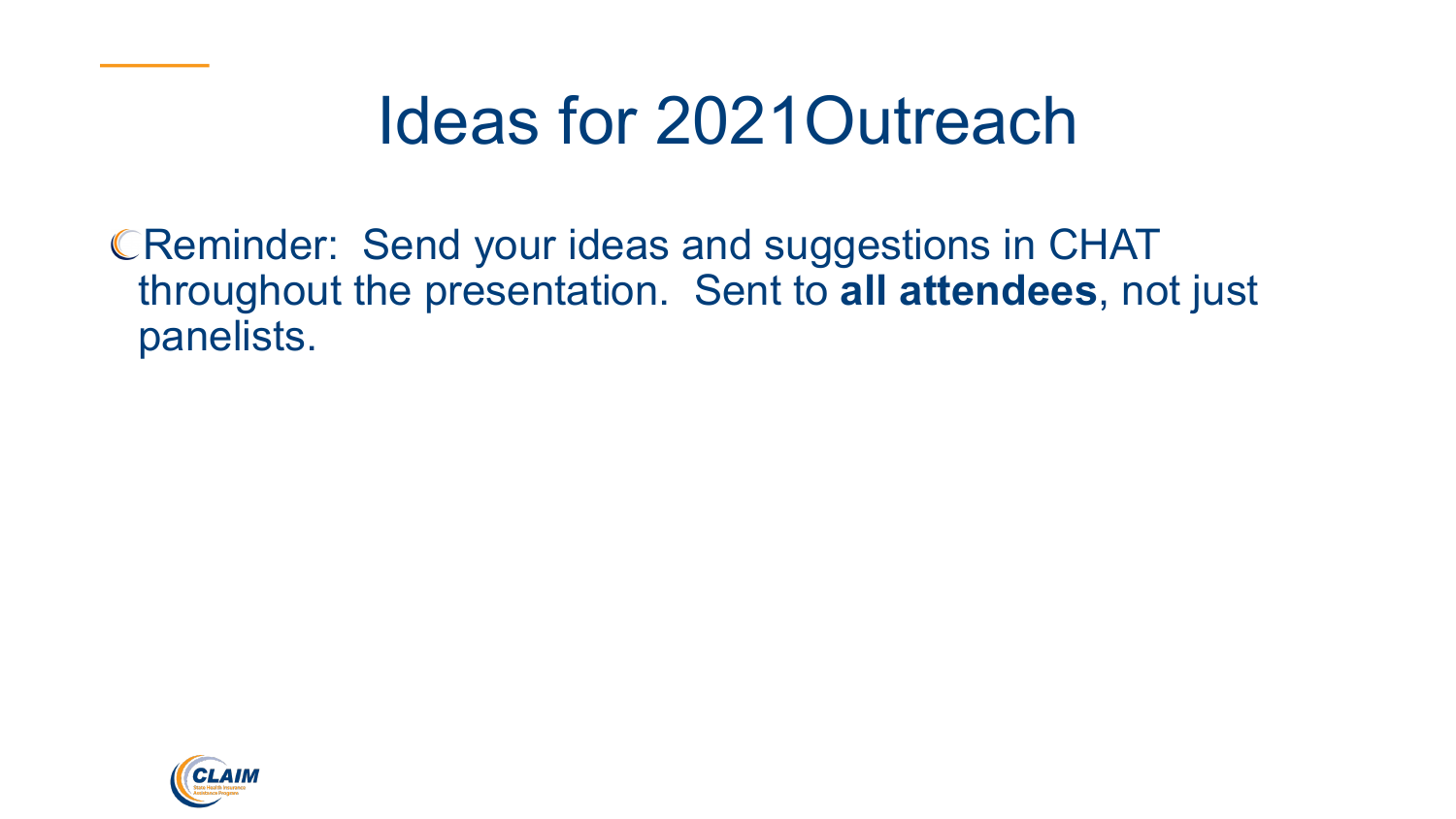#### WHERE DO WE BEGIN FOR 2021

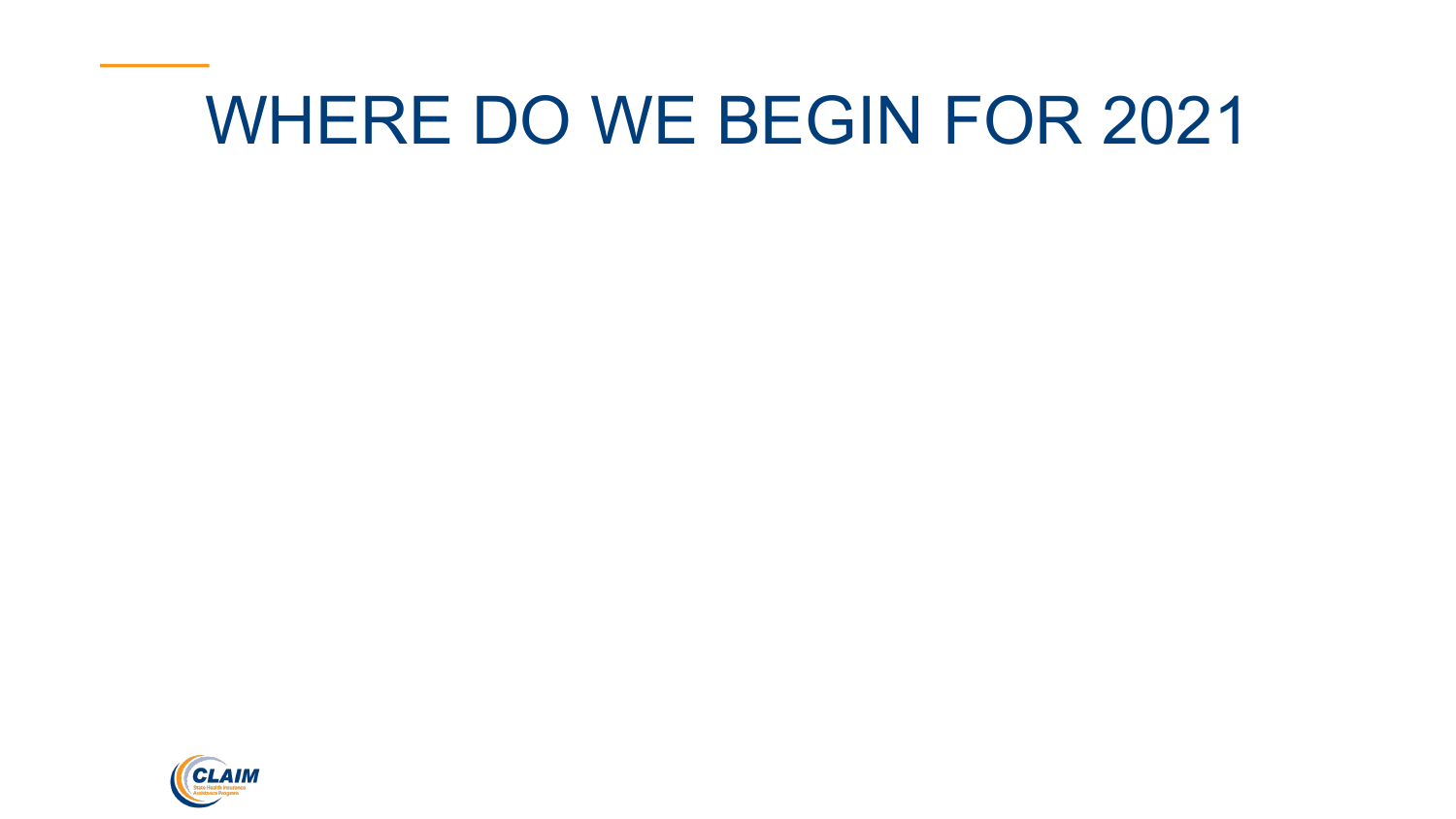## Outreach Goal and Objectives-Example

#### What is your overall outreach goal

Example: Promote agency services throughout all rural health delivery locations in service area.

#### What are your overall outcome objectives

- C Identify rural health delivery locations in each county
- Develop agency service information outreach strategy for 75% of facilities
- Gain Agreements to include agency information into patient information packets, link on website, and ongoing information for newsletters in 75% of facilities
- Gain Agreements with facilities to participate in 3 health fairs, face to face or virtual
- Gain Agreements to Open Enrollment Events in 4 facility locations

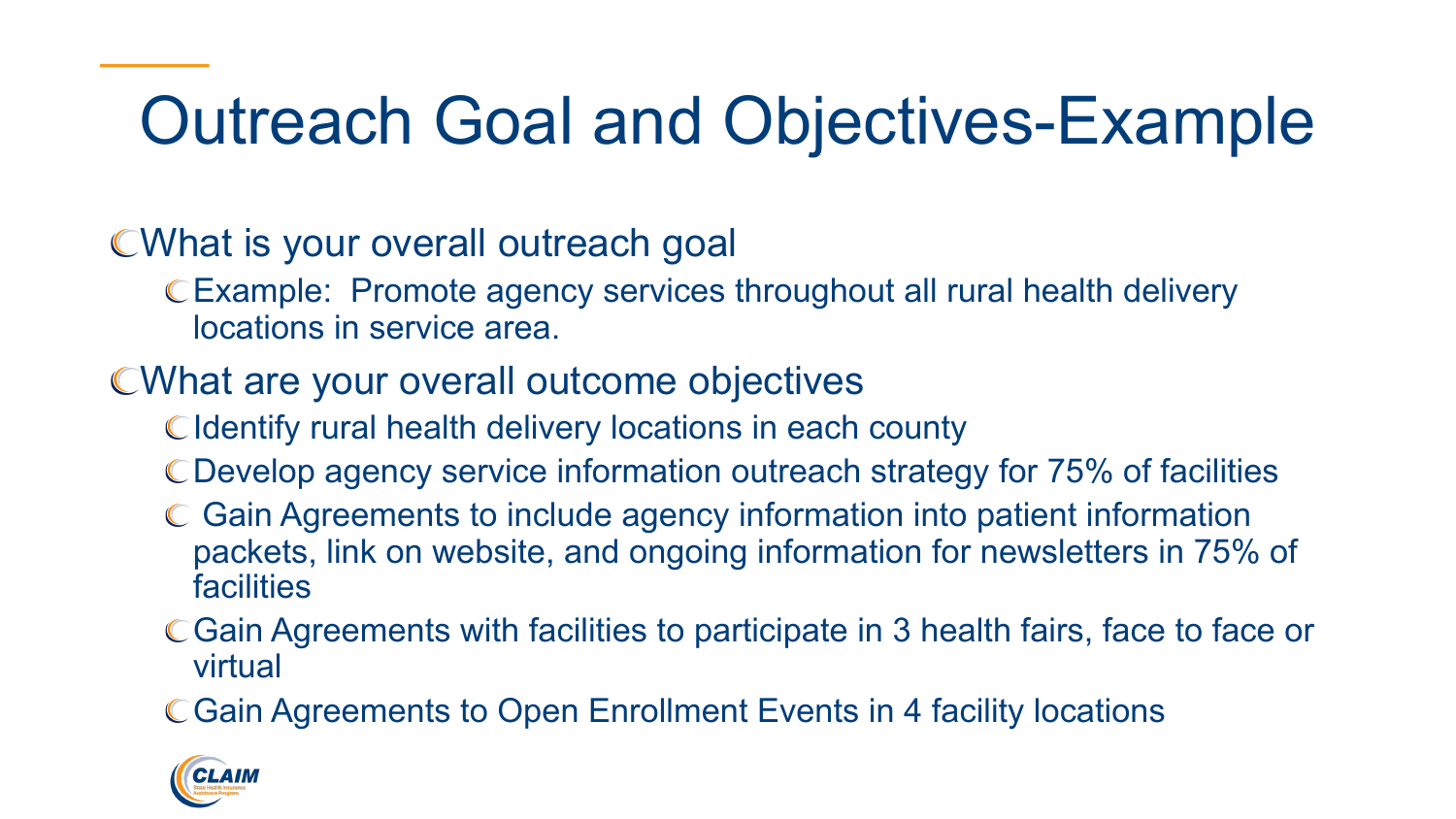## Understand Outreach Basics-Example

What requirements do I have to meet? Do I have to report on these?

**CGrant requirements** 

Agency requirements not associated with grant

What geographic locations in my service do I focus on?

Grant Requirements

Agency requirements not associated with grant

What outreach activities do I need to address during 2021 outreach?

Agency goals and objectives

CWhat is my outreach budget?

Grant budget

**CAgency budget** 

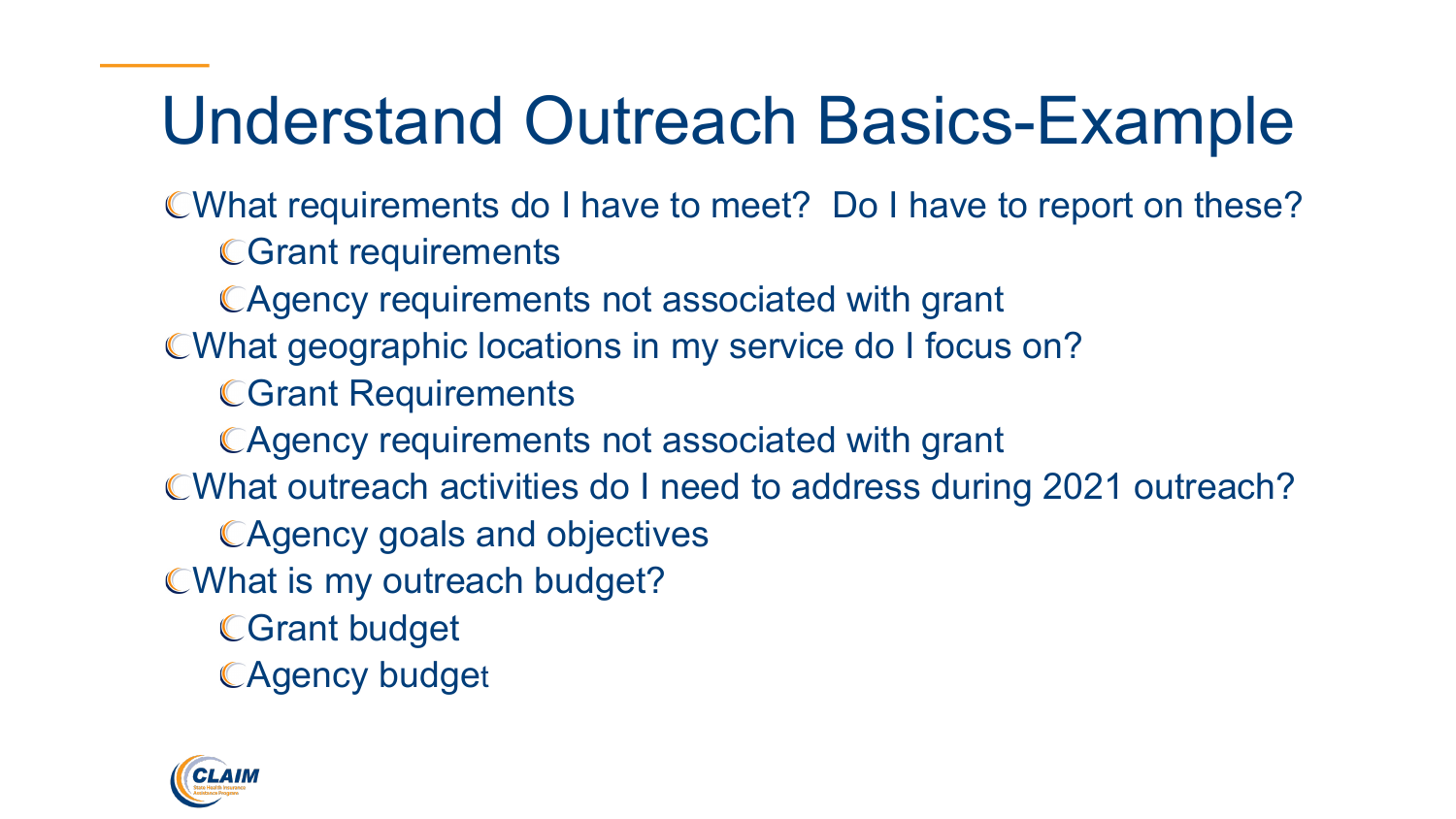### Inventory Existing Outreach Material-Example

- What outreach material do I have in inventory?
	- Make a list
	- CInclude paper supply
	- CInclude Postage
- CBased on goals and objectives, do I need to re-order material, acquire material from other source, or design material?
	- CConsider timeline
- Cldentify other resources available through other agencies

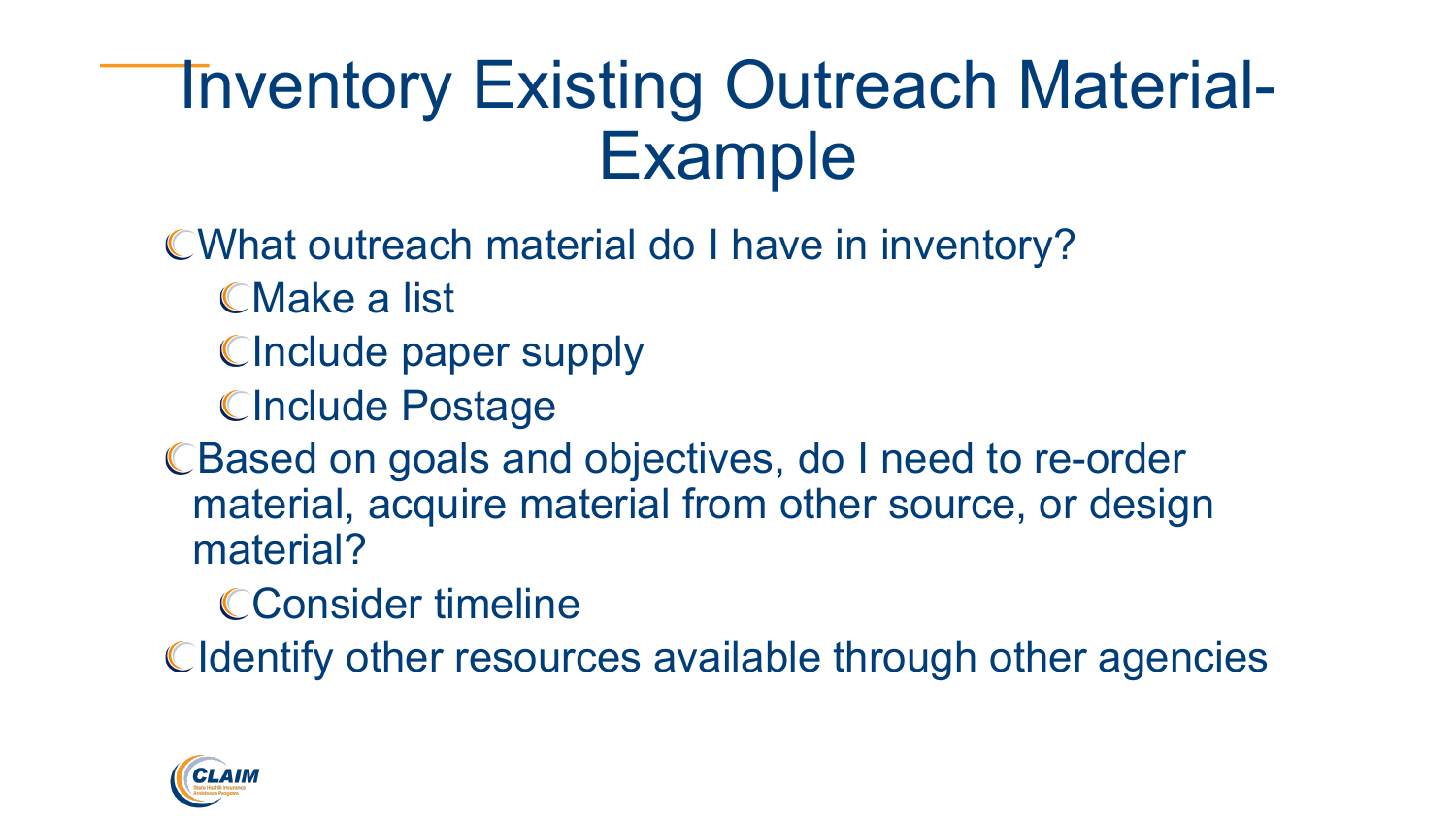### Identify Sources for Outreach Information-Example

- C Brain storm with group
- C Consider other organizations in service area
- CSMP
- **CNational Days of Recognition**
- COlder Americans Day
- **COthers**

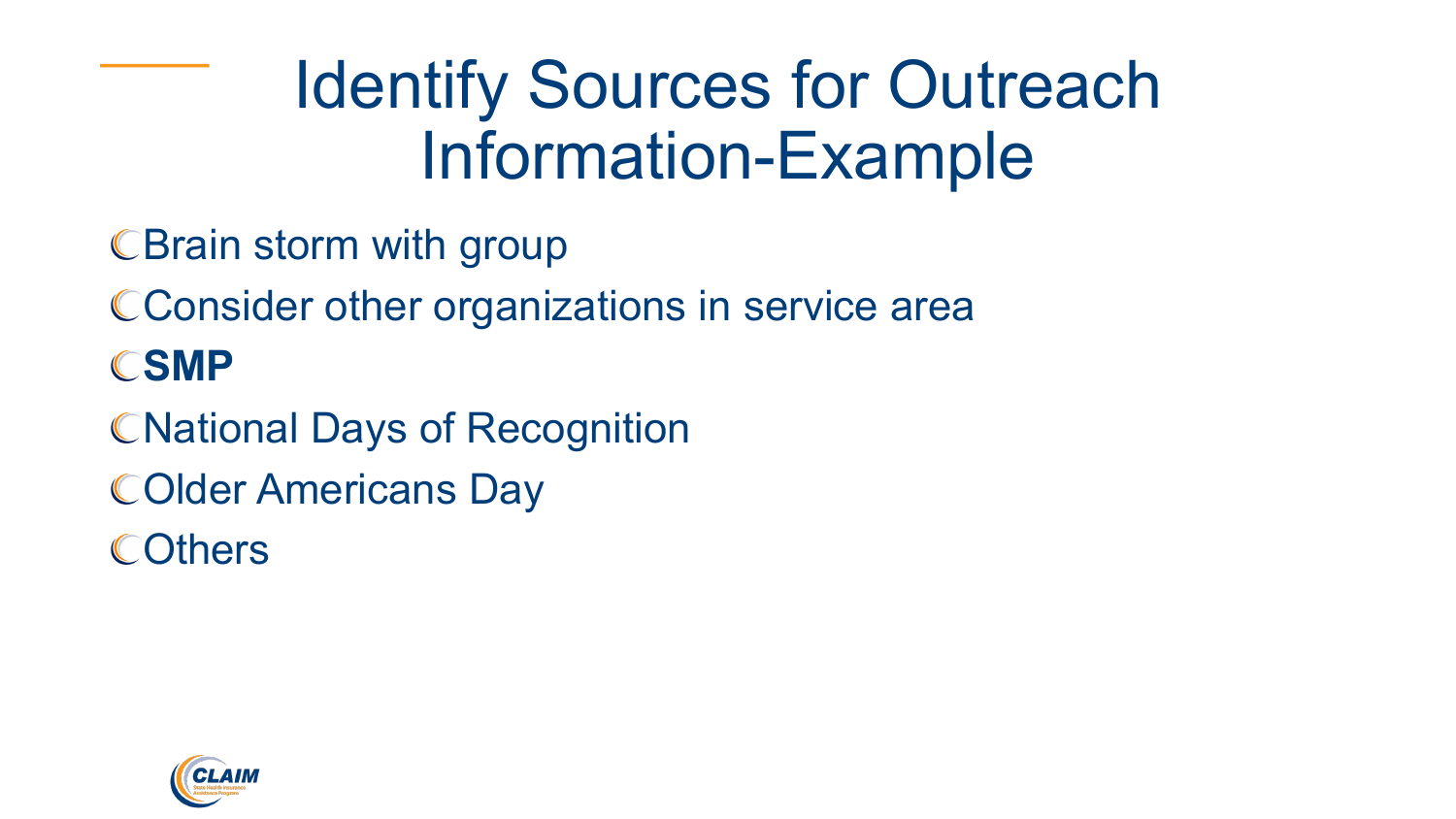## Identify Distribution Methods-Examples

What distribution methods do I have available?

- Facebook
- **CWebsite**
- **C**Presentations
- **CRadio**
- **C**Newsletters
- CList Servs

CWho do I ask in my community to serve as a distribution point? **CPharmacies** 

- Dr. Offices
- COther senior service type agencies

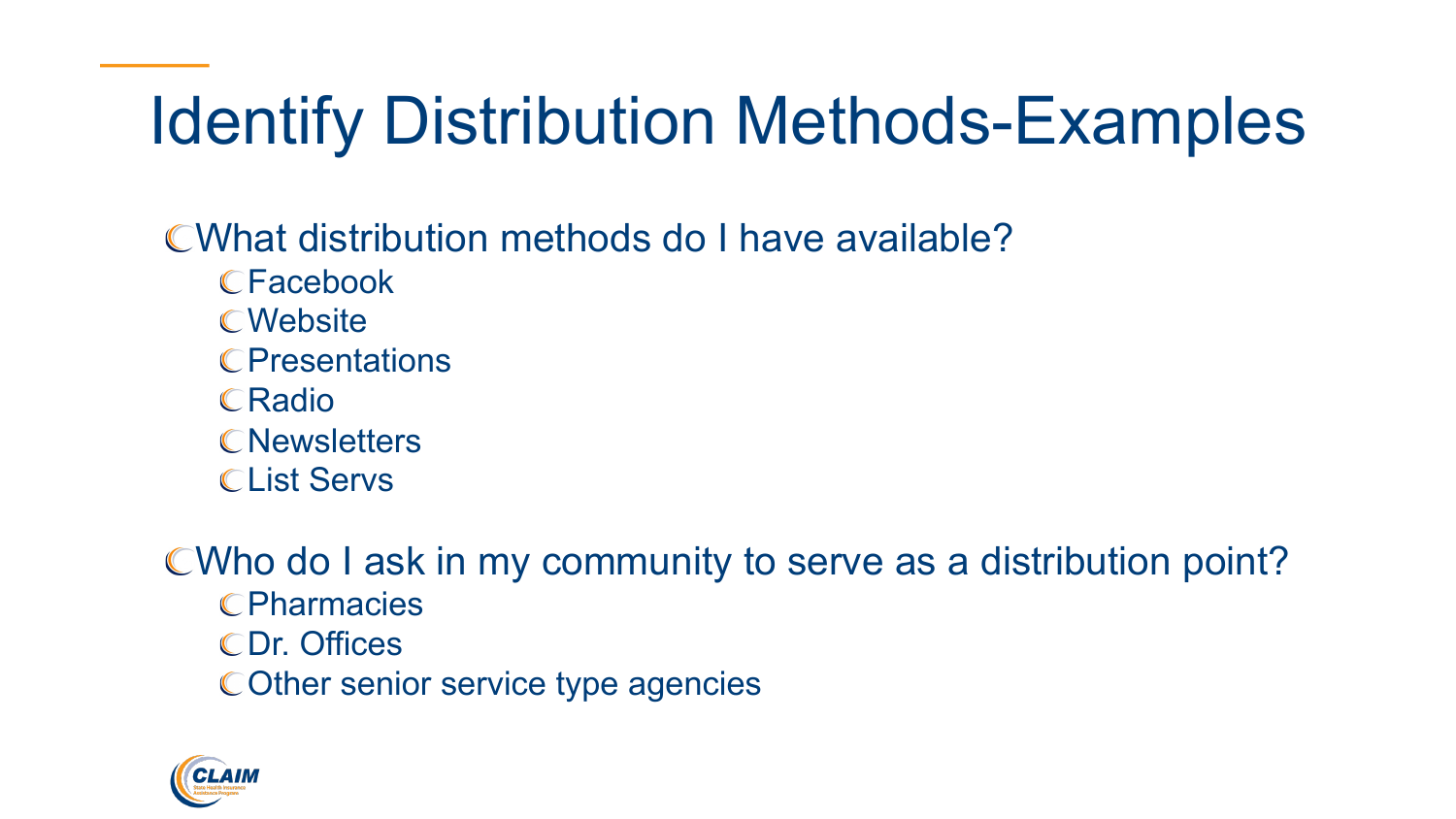## Reporting Outreach-Example

- What data do I have to include in outreach reports?
	- **CGrants**
	- **CAgency**
	- **COther**
- CWho do I report outreach results to?
	- **CGrant**
	- **CAgency**
	- **COther**
- Where do I collect the required information? CHow do I generate outreach reports?

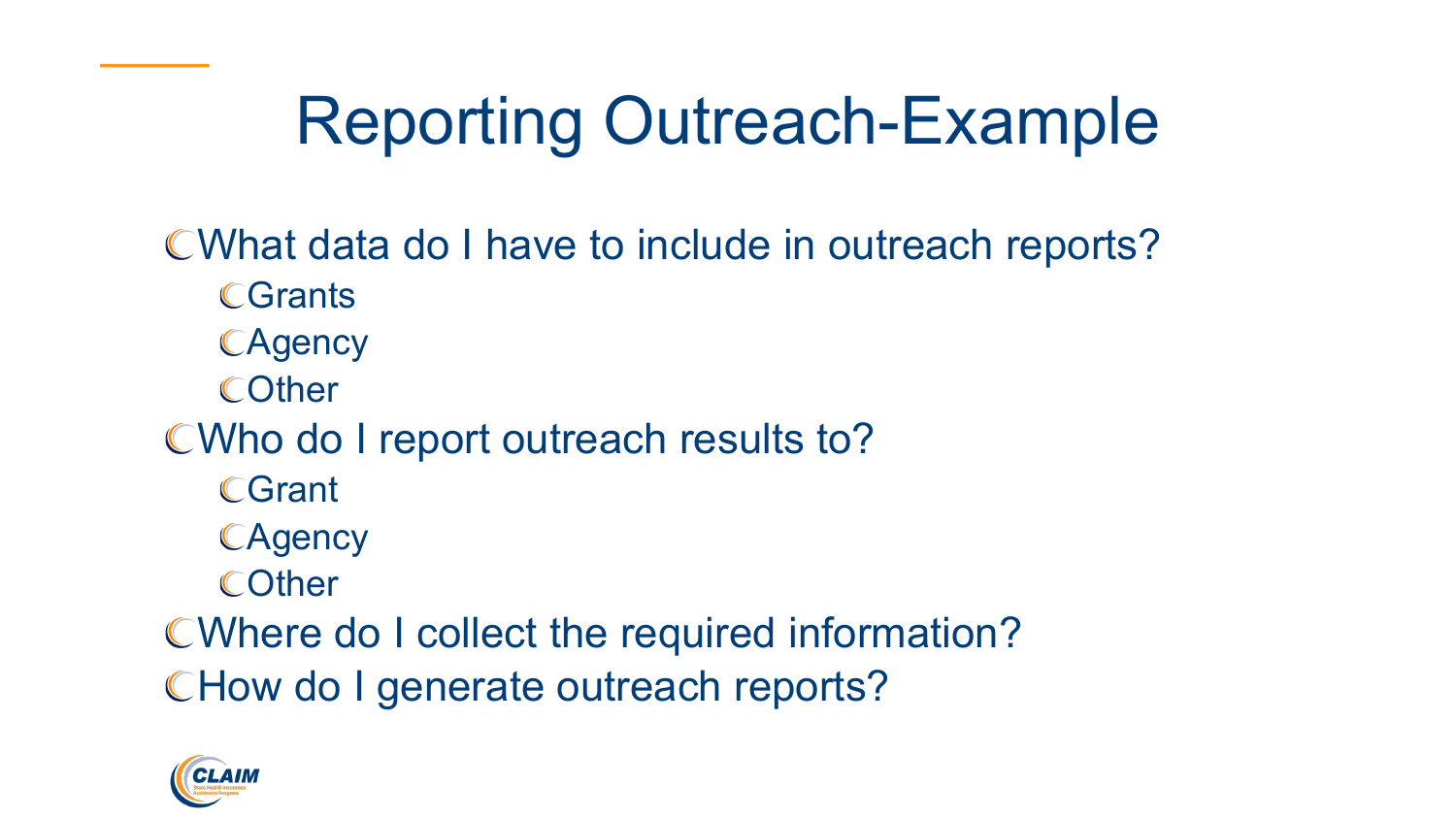#### Document Your Outreach Plan

#### Document your outreach plan, timeline, and work task **CMaster Tracking CActivity Level**

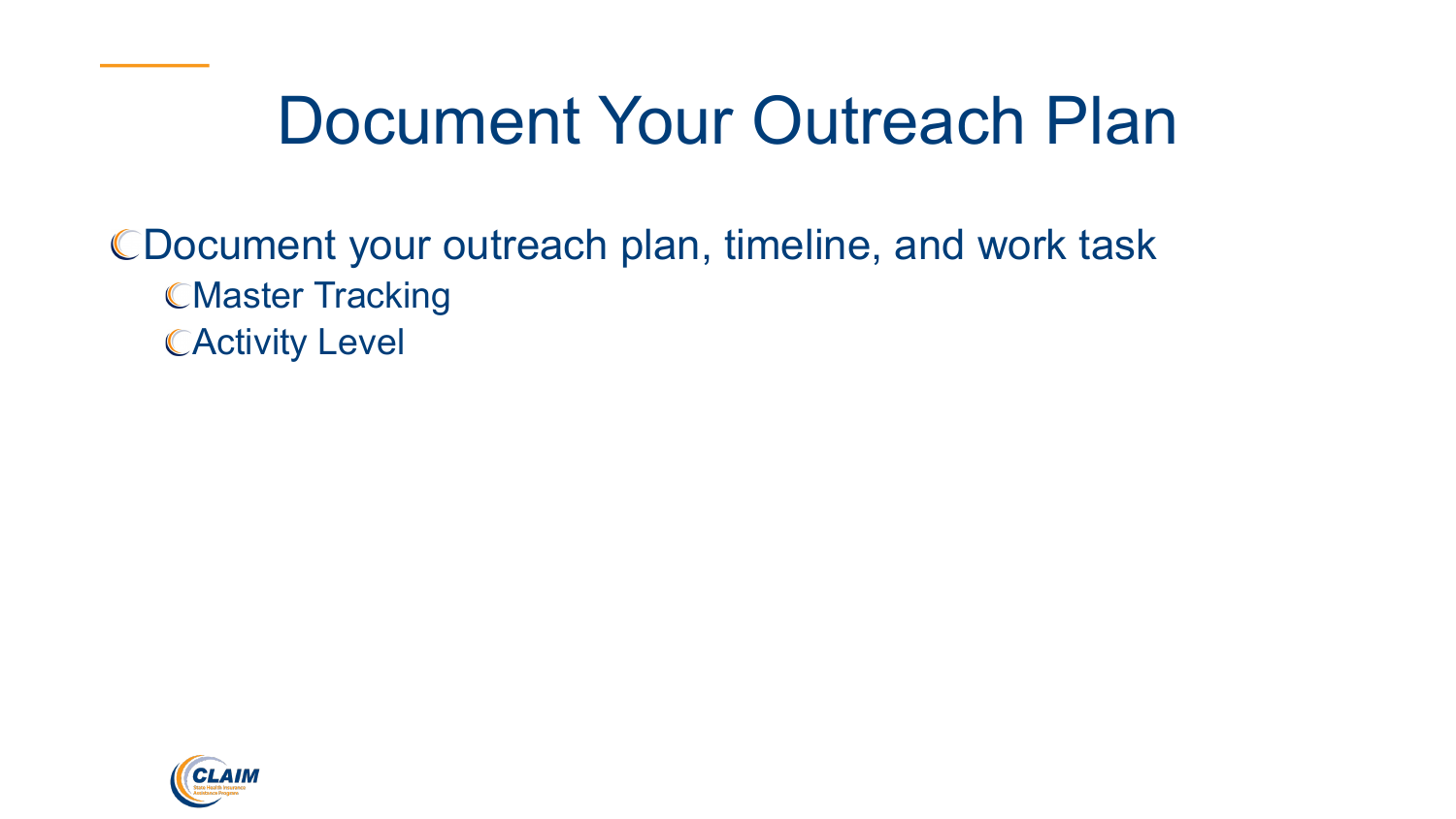### CLAIM Plan Master - Example

| <b>Activity</b>                       | <b>Description</b>                                                                                                                                            | <b>Stat Date</b> | <b>End Date</b> | <b>Responsible</b>                  |
|---------------------------------------|---------------------------------------------------------------------------------------------------------------------------------------------------------------|------------------|-----------------|-------------------------------------|
| Medicare 101<br>Presentation          | Interactive<br>presentation to<br><b>Rural Counties,</b><br>covering Part A, B<br>Advantage Plans,<br>Part D, Extra Help,<br>and Presentation<br>and Wellness | March 1          | March 1         | Chuck                               |
| Community<br><b>Education Stuffer</b> | <b>General information</b><br>about Community<br>Education on palm<br>card size paper.<br>Included in the Call<br><b>Center Daily Mailing</b>                 | February 11      | December 21     | <b>Call Center</b><br>Kevin<br>Judy |

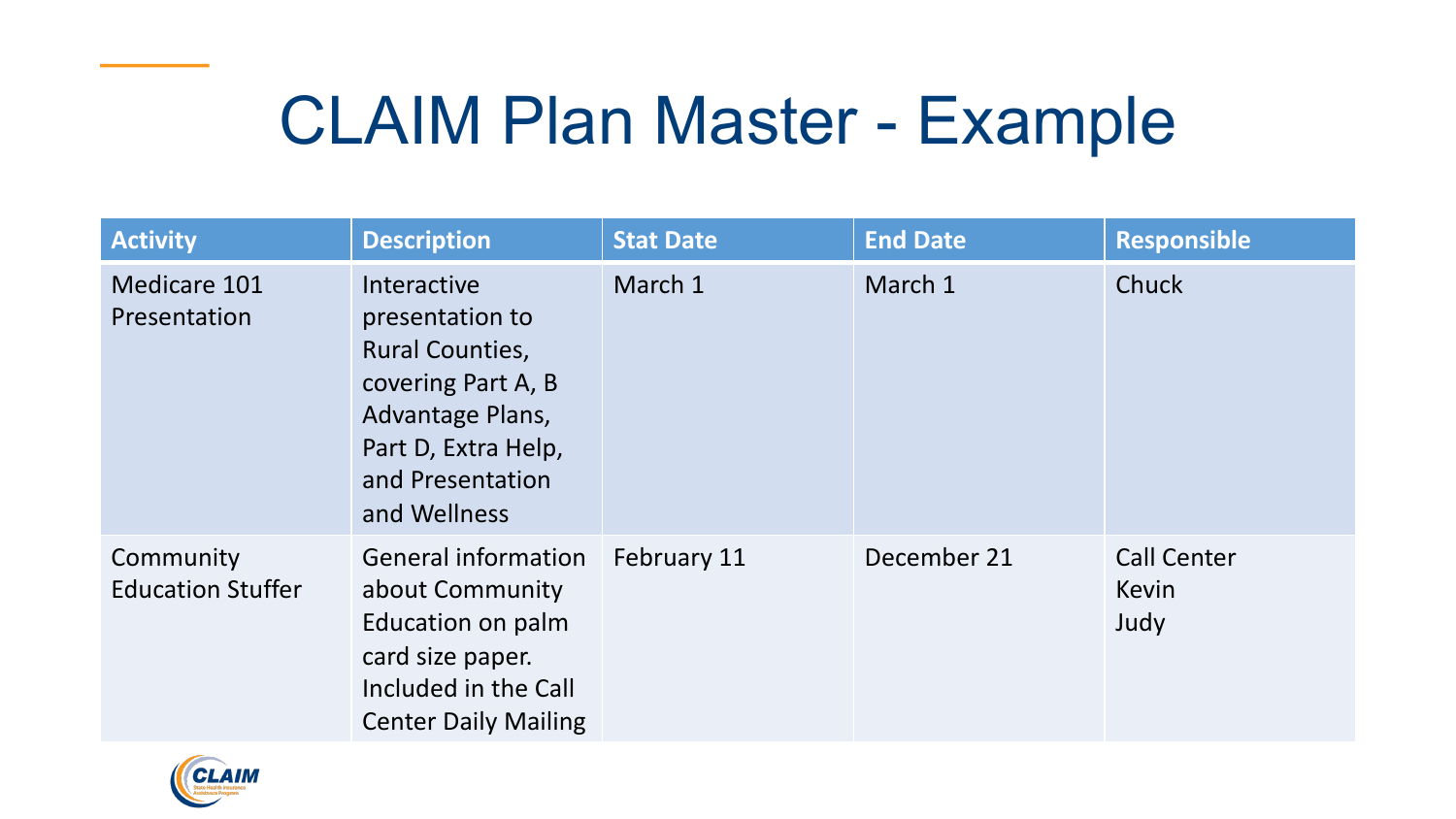## Work Plan Example of Information Needed

Work Plan Task Level Activity Activity Title Activity Goal and measurable objectives **Requirements** Geographic Coverage Estimate Reach Population Characteristics Budget Material Needed Distribution Method Report Data components required Report Distribution

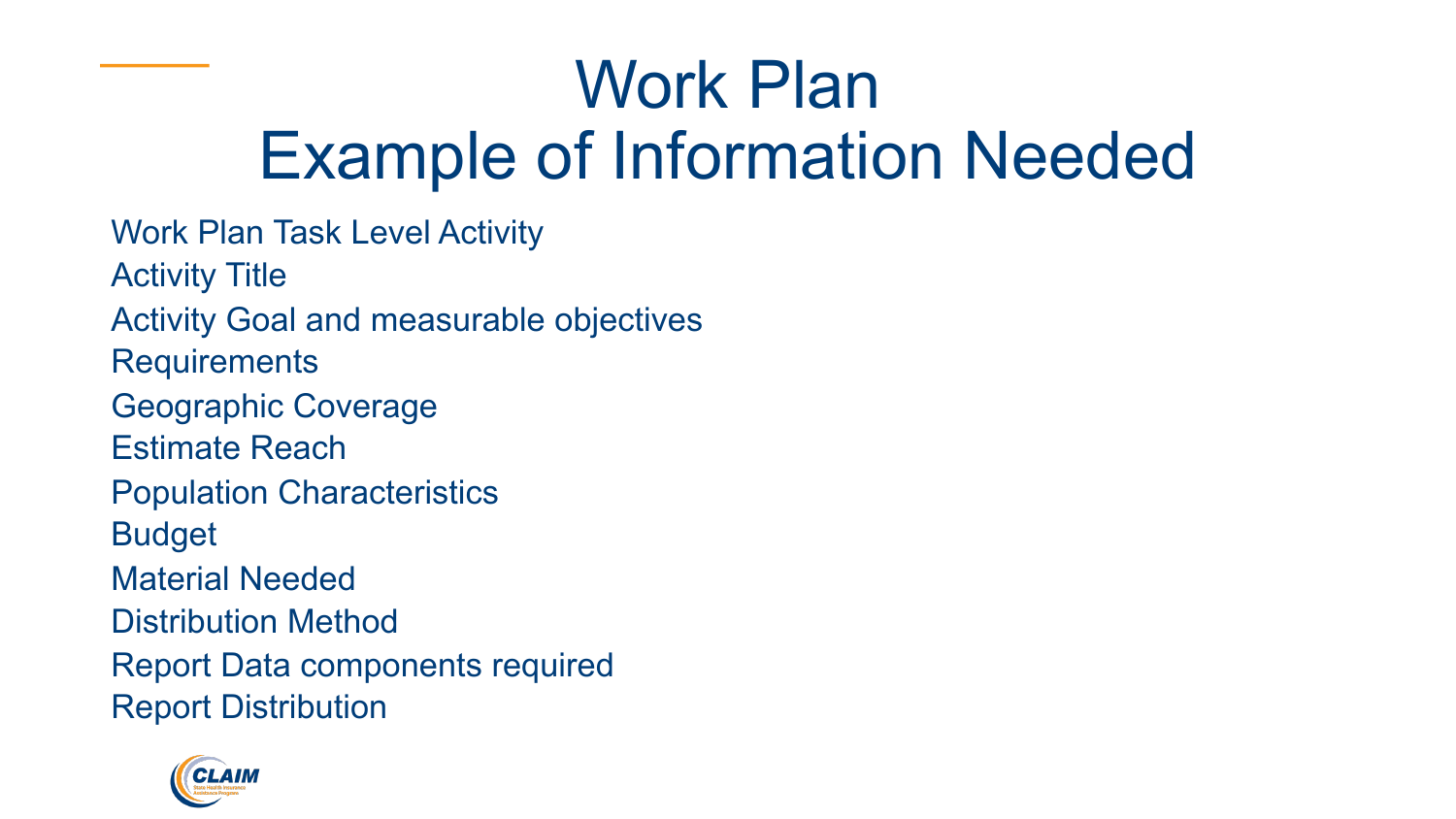### Community Education Stuffer

#### **LEARN MORE ABOUT YOUR MEDICARE BENEFITS!**



Come join us for a series of free presentations to increase your understanding of **Medicare benefits!** 

- . Join the presentations through ZOOM from the comfort of your home. If you do not have access to ZOOM, join us by phone.
- All presentations will provide important information on Medicare benefits, including handouts and a list of trusted resources.
- Presenters are experienced, certified Medicare counselors and CLAIM AmeriCorps Members.
- To view topics and register, go to missouriclaim.org > Community Events.
- All presentations are free and unbiased. We do not sell insurance.



- Designed to promote Community Education Statewide
- CIncluded in daily Call Center mailing
- C Size of CLAIM Palm Card
- Various Diversity Pictures with same message
- Use in multiple ways
- Potential annual reach 8,000 10,000 beneficiaries
- Request for Distribution: Share, identify locations in community, forward other ideas and suggestions.
- CCLAIM Watch 2.16.2021-Introduction
- Cost-minimal. Paper on hand, piggy back on regular daily mailing

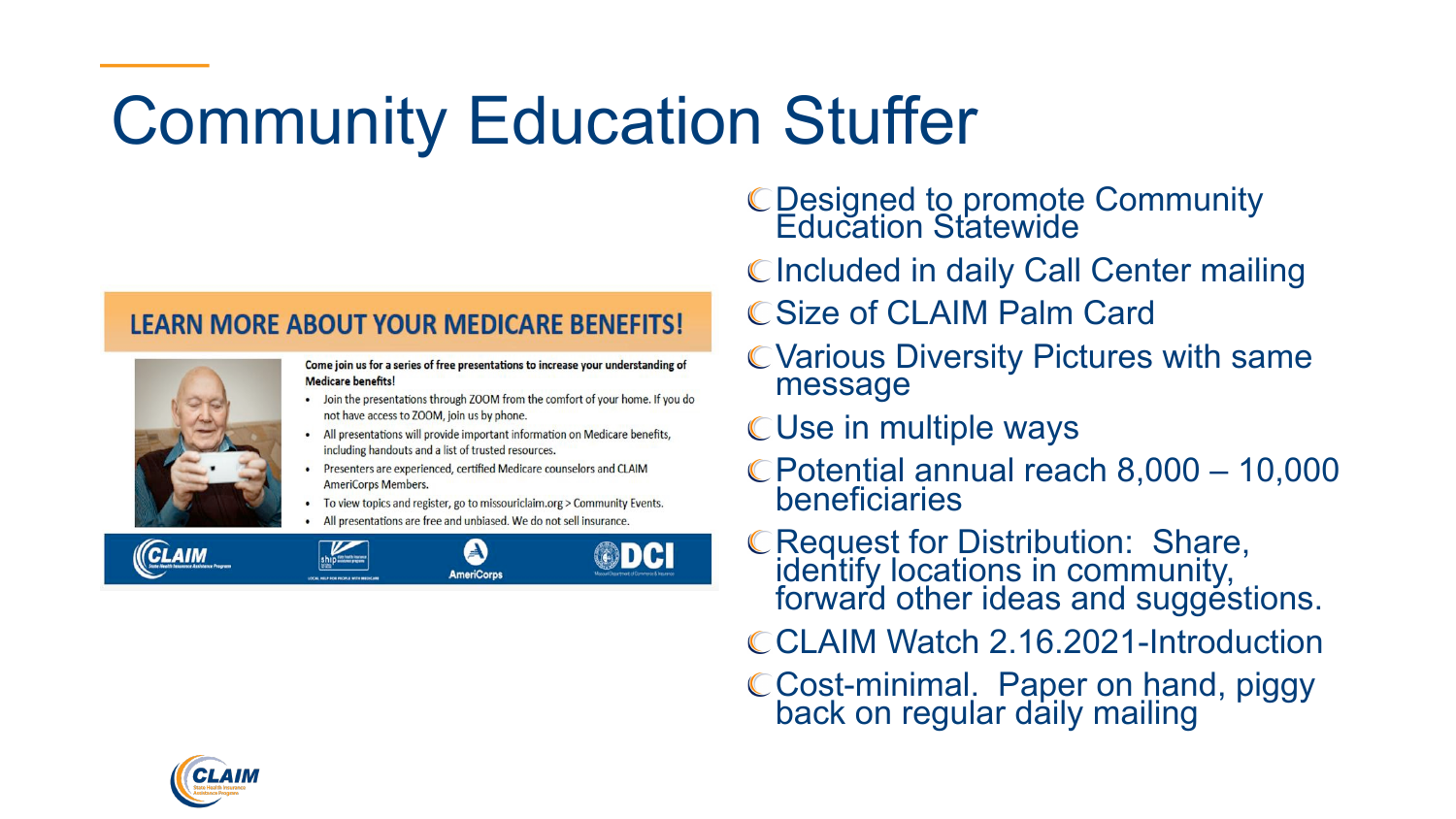#### Examples of Distribution Points for Call Center Community Education "Stuffer"

#### Community Education

- Part of Handout for Attendees
- Other Agencies

Newsletter

- CLAIM Volunteer
- Partners
- Libraries
- Others

Facebook Posts

- CLAIM
- DCI
- Partners
- Others

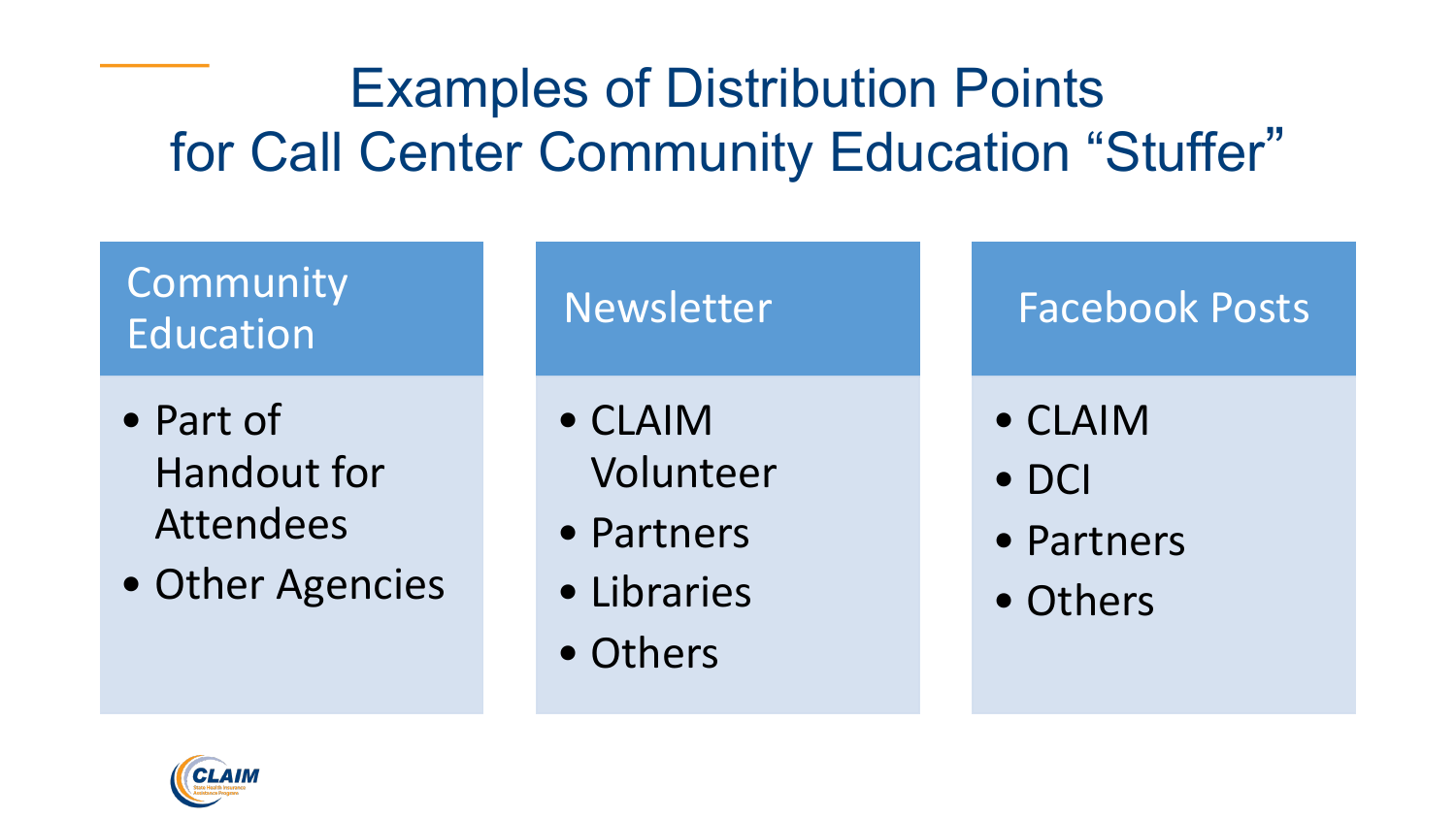### SMP Outreach Information to Consider

SMP Resources Available

**CFraud Facts CBrochures** Facebook posts Telephone Reassurance Scripts Personal Health Journals—now produced as My Healthcare Tracker

**REMEMBER**: Don't individually produce SMP materials. **ALL** information must come from SMP office to assure message is consistent and "safe". If questions, contact Rona McNally. (Refer to introduction slide for contact information

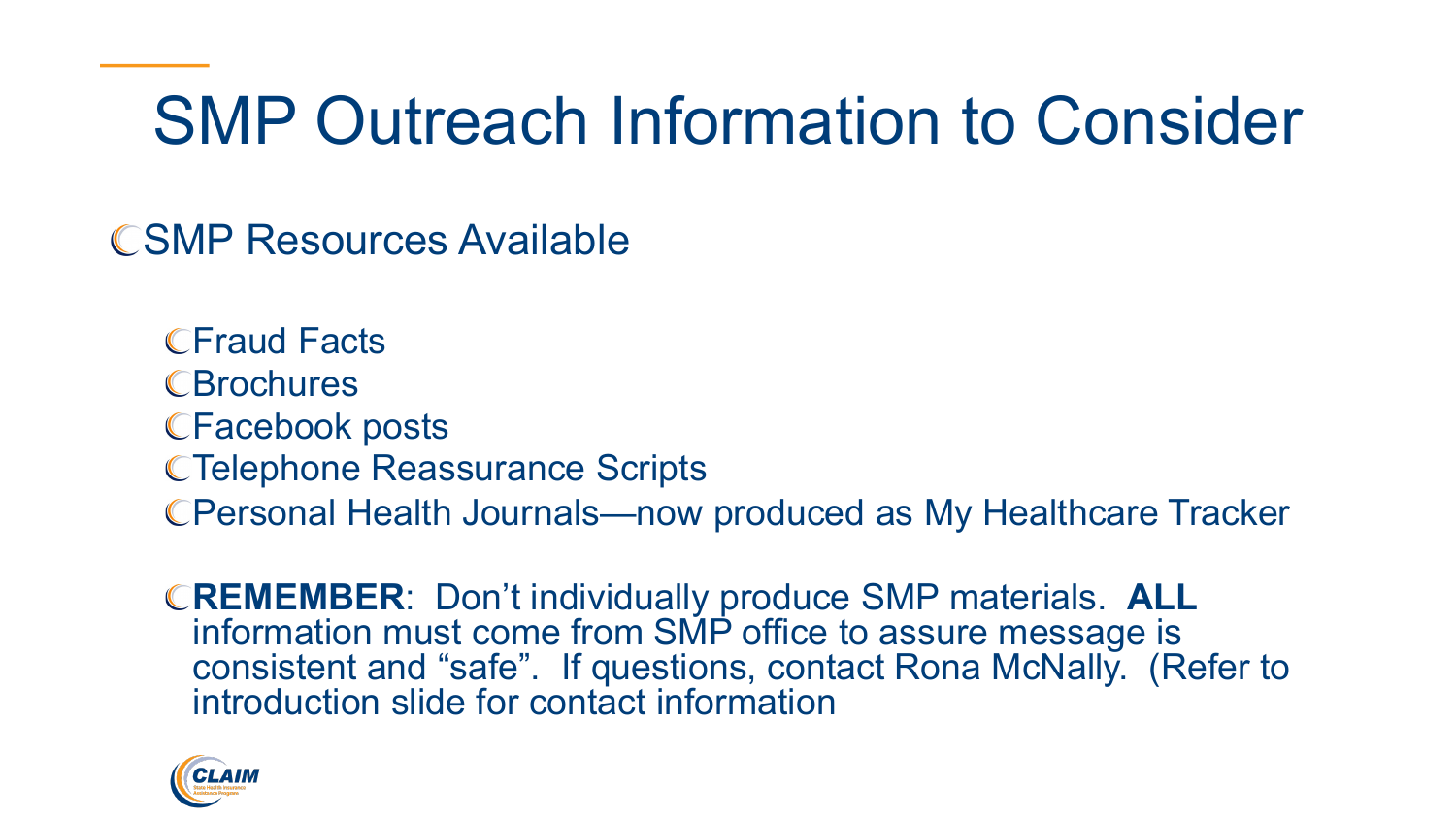Scam Update

Genetic Testing

COVID-19

CDME

What to do if you think something has gone wrong

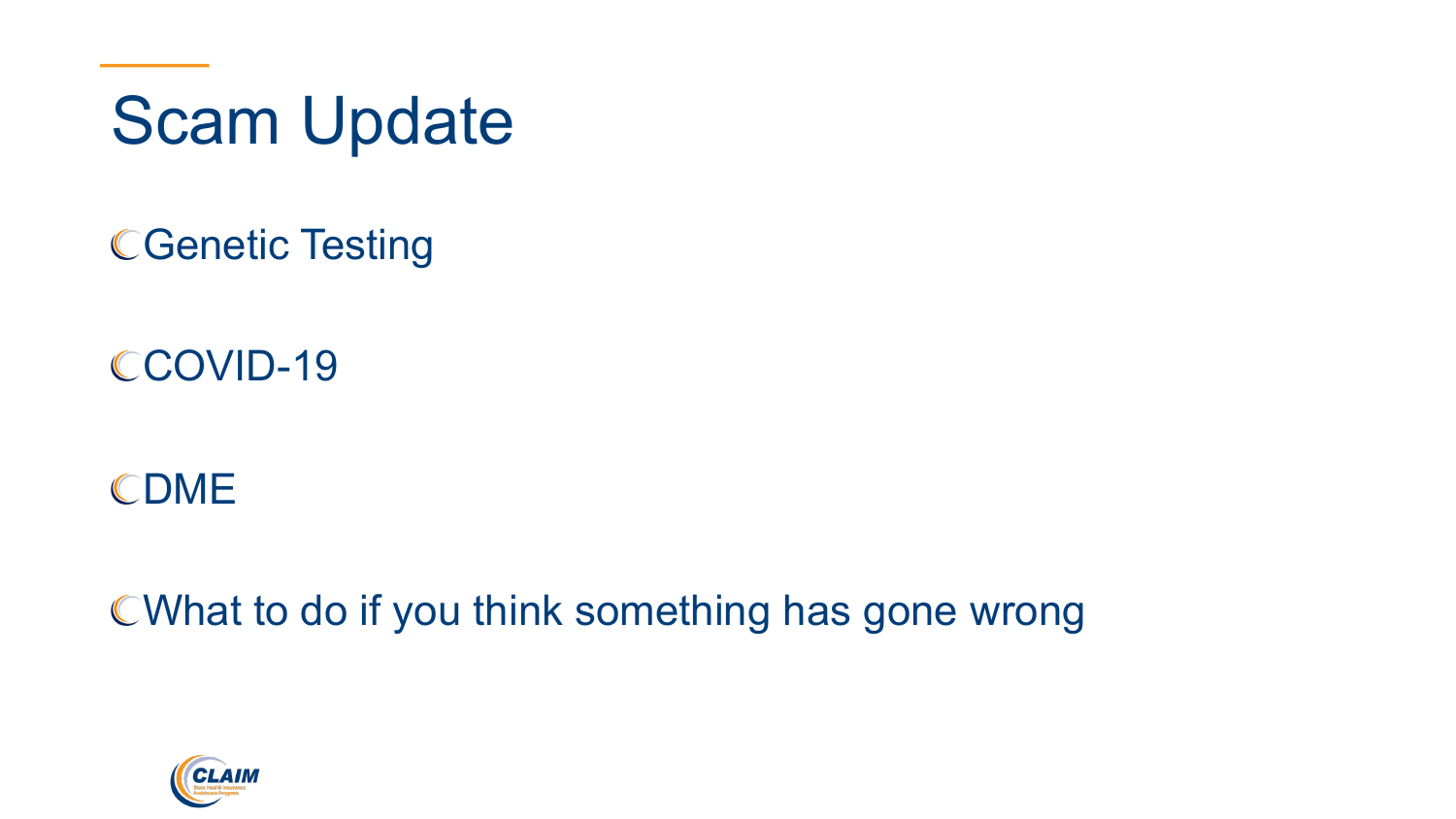## Volunteer Outreach Team

- All Volunteers make up Outreach Team
- COn a mission to spread the word
- CBest suited to implement Outreach Activity within community
- Great source for ideas and suggestions that would be helpful for community

Weekly Outreach Update **CCLAIM Watch** Update on Outreach Events CIntro of New Outreach Event Description of New Event Potential Outreach New Event Picture, if indicated Potential Reach **CNext Steps-Call to Action** 

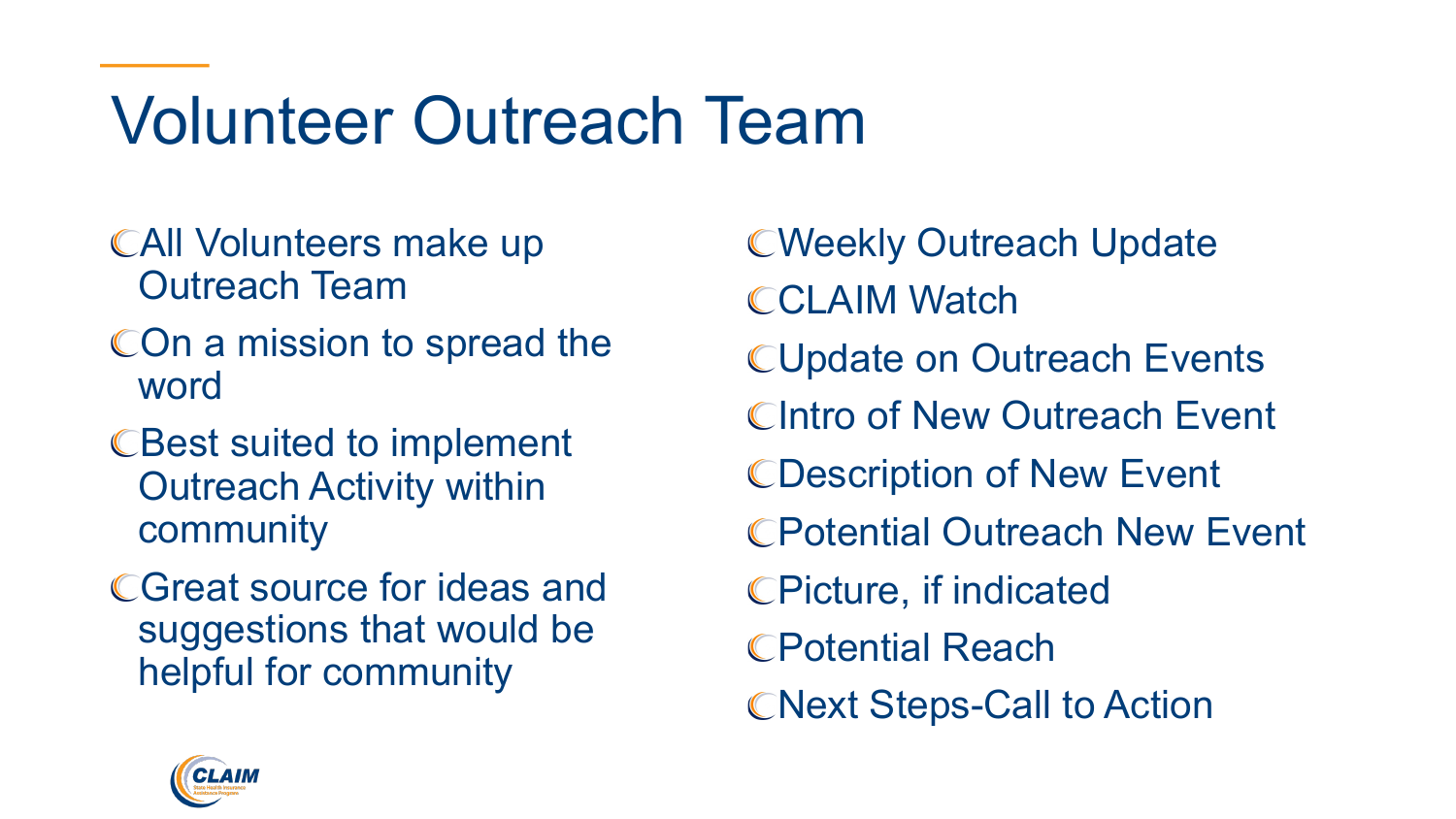### SHIPtools Demo - Review

Events Tab CNew Events Entry-example Complete Status Follow Up Needed Status Aggregate Reports **CReports with Filters** CMonitoring your personal outreach

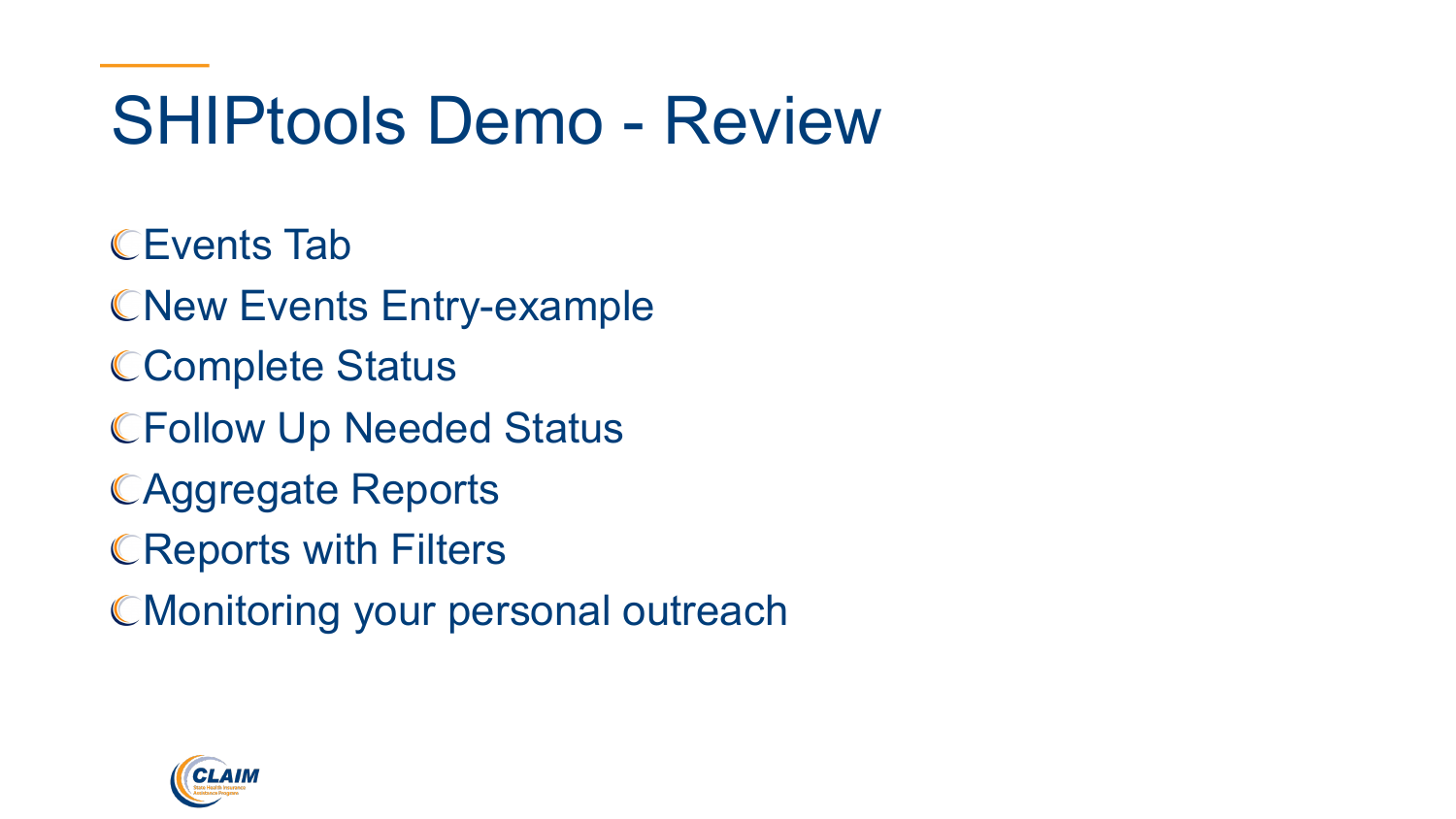# In Summary

- Outreach Purpose, Impact, Group and Media Definitions
- Past 2020 Challenges and Successes
- Today Do We Have a Plan?
- Future 2021 Ideas, samples, plan
- Outreach Plan Discussion and Example
- SMP Outreach Information to Consider
- SHIPtools Event Entry and Reports discussion and demonstration
- CCheck in with Judy Keseman if you develop an outreach item using CLAIM logo. Logo and funding wording may be required.